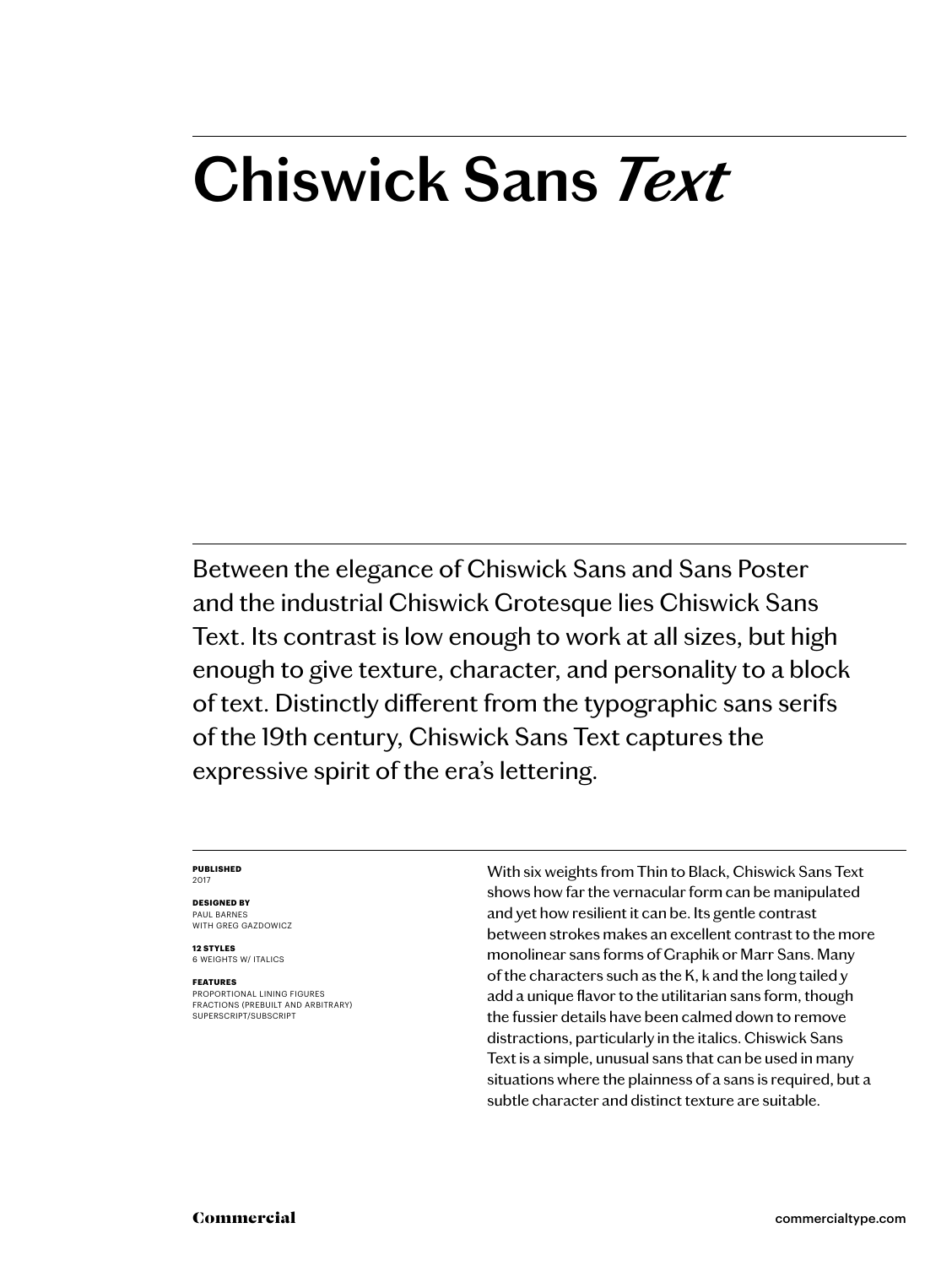Chiswick Sans Text Thin *Chiswick Sans Text Thin Italic* Chiswick Sans Text Light *Chiswick Sans Text Light Italic* Chiswick Sans Text Regular *Chiswick Sans Text Regular Italic* **Chiswick Sans Text Semibold** *Chiswick Sans Text Semibold Italic* **Chiswick Sans Text Bold** *Chiswick Sans Text Bold Italic* Chiswick Sans Text Black *Chiswick Sans Text Black Italic*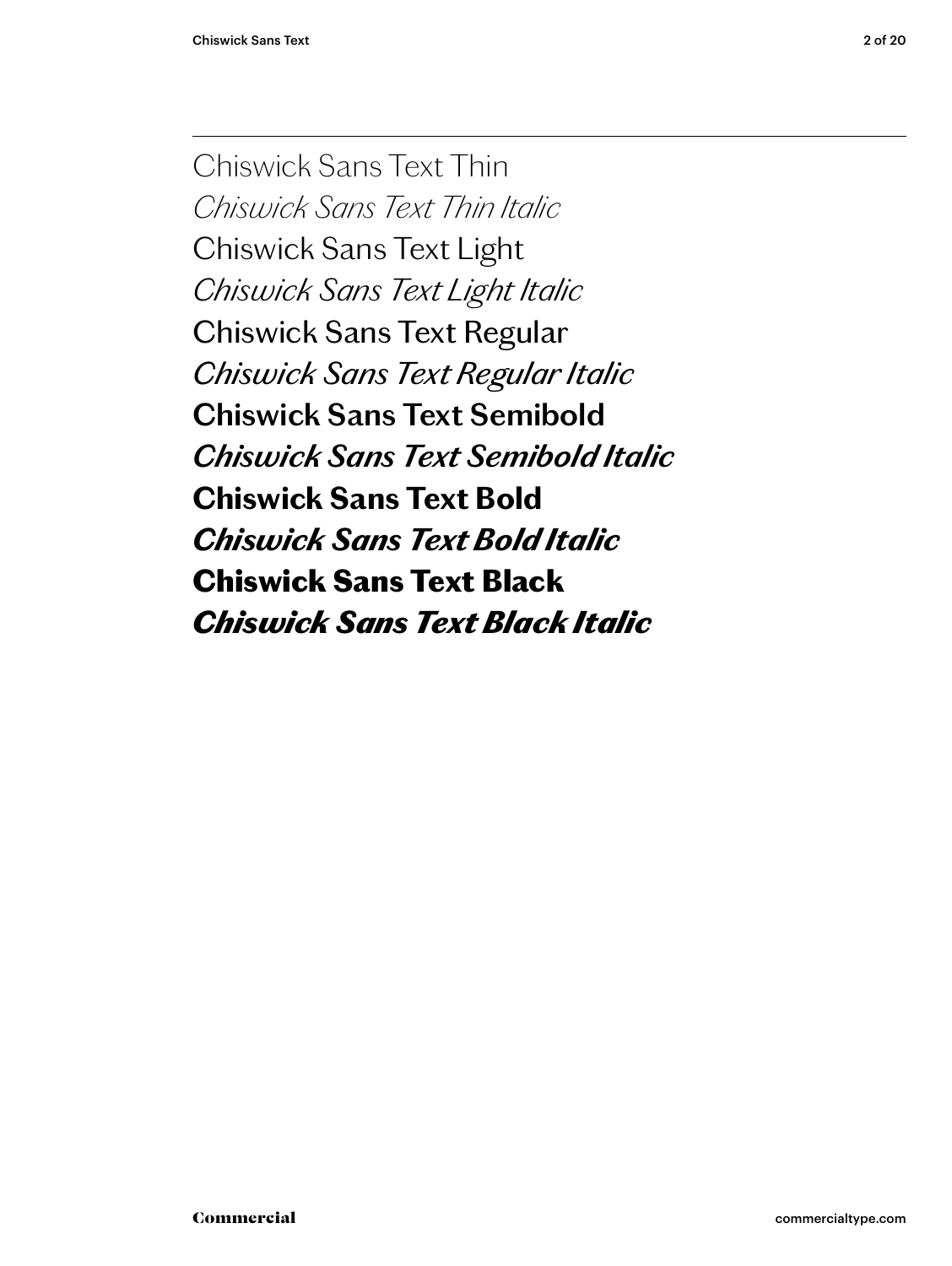## **RECOMMENDED MINIMUM & MAXIMUM SIZES**

CHISWICK SANS TEXT 8 – 18 PT The former English East India Company – established in 1600 – was granted their Royal Charter by Queen Elizabeth. In their initial seven voyages they fitted out for India, their central preserve being opal, cotton, silk cotton, and opium. In 1609 they partnered with

CHISWICK SANS<br>24-90 PT

# Yesterday's news anifeste Komatik

 $\mathsf{d} \mathsf{l}$ 

BEST

CHISWICK SANS POSTER 90 PT+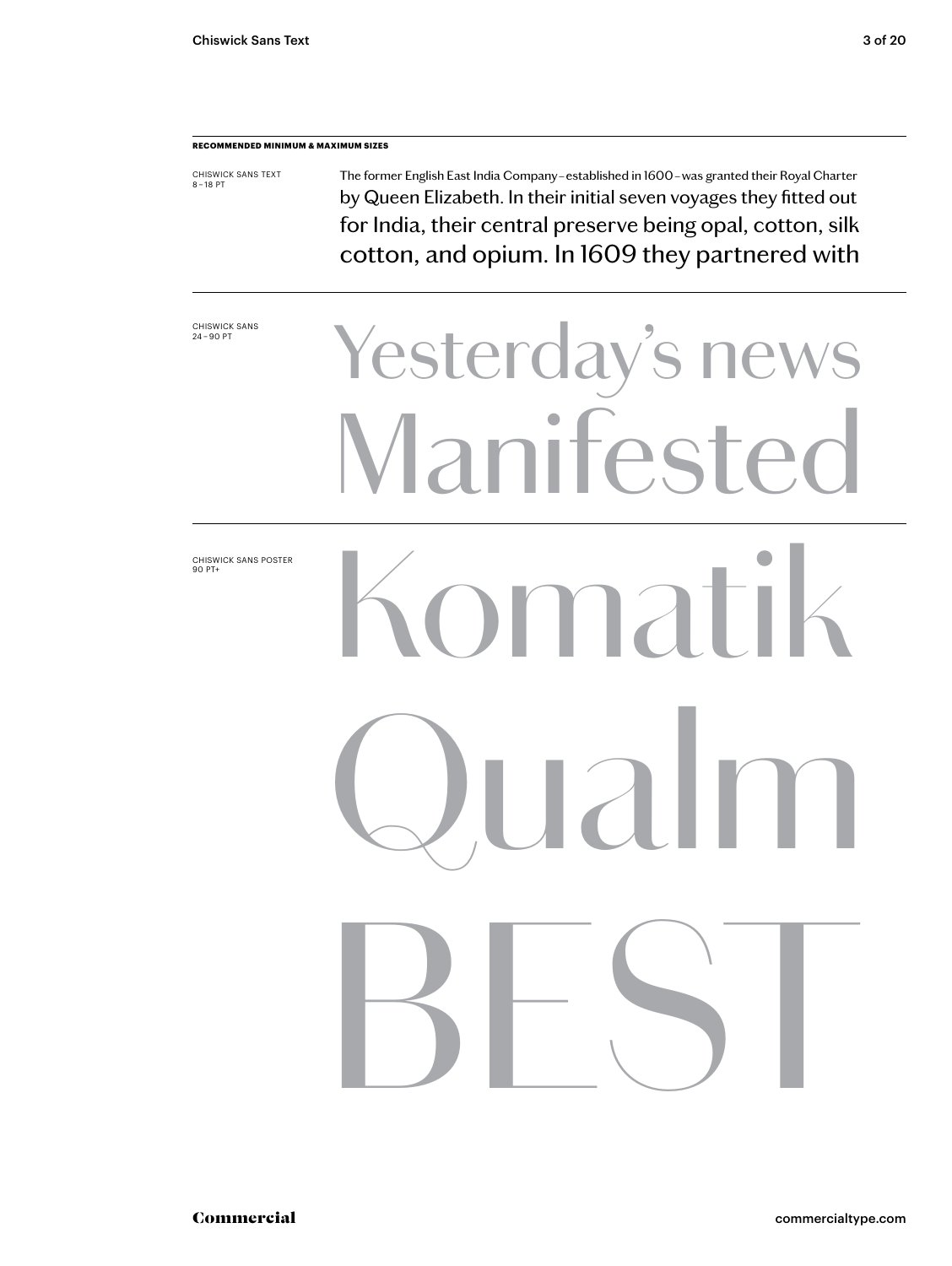WIDELY REGARDED AS THE MOST PRESTIGIOUS SCIENCE AWARD Nasa mga pag-uusap ni Plato na lumikha ng malaking pagkakilala sa kanya *IN DEN 1790ER JAHREN ERSCHIENEN WEITERE FASSUNGEN, DIE SICH Synthetic judgments therefore add something to a concept whereas analytic* CHISWICK SANS TEXT THIN, THIN ITALIC, 14 PT

DURING HIS TERM, HAMMARSKJÖLD ATTEMPTED NEW ACTIONS W tej prowincji kulturowej, której część była protoceltycka, od roku 874 *FÖRETAGET ÄGER ÄVEN ÖVER 372 PUBAR, VÄRDSHUS OCH HOTELL The Pre-Dreadnoughts replaced ironclad gunships of the late-18th century* CHISWICK SANS TEXT LIGHT, LIGHT ITALIC, 14 PT [ALTERNATE ROMAN K k, ITALIC g]

DESPITE THE OUTLAY, IRON WAS MUCH STRONGER & LIGHTER Tämä koostui aistimuksia hyödyntävien "ymmärryksen kategorioiden" *HEROIC DEEDS OF DAYS LONG GONE OR TALES OF WORTHY MEN A Fair-sziget körülbelül félúton fekszik a Shetland-szigetek és az Orkney* CHISWICK SANS TEXT REGULAR, REGULAR ITALIC, 14 PT

**LA SITUATION DES SHETLAND SUR L'ITINÉRAIRE DE LA DÉRIVE In late 1947, he came to wide public attention at the age of thirty-one** *MEÐAL SMÆRRI EYJA SEM TELJAST TIL NORÐUREYJA MÁ NEFNA Their crazy joint-venture expanded briskly until the later half of 1831* CHISWICK SANS TEXT SEMIBOLD, SEMIBOLD ITALIC, 14 PT [ALTERNATE 1 8, ITALIC j k x y z]

**İSKOÇ PARLAMENTOSU ANTLAŞMAYI, YALNIZCA BAZI KÜÇÜK Cele mai cunoscute și mai citite în ziua de azi sunt saga islandezilor** *ZATÍMCO OBECNĚ JE PŘEKLÁDÁNO, CITOVÁNO A VYKLÁDÁNO The House of Commons attempted to revive the wavering proposal* CHISWICK SANS TEXT BOLD, BOLD ITALIC, 14 PT [ALTERNATE ITALIC v w]

DISCOVERING NEW ARCHAEOLOGICAL EVIDENCE & TRUTHS Much of Bedford Park is situated in the London Borough of Ealing *RIPERCORRENDO LE FONDAMENTA DEL PENSIERO MODERNO Argued that space & time are inherently purer forms of intuition*

CHISWICK SANS TEXT BLACK, BLACK ITALIC, 14 PT [ALTERNATE ROMAN g k &]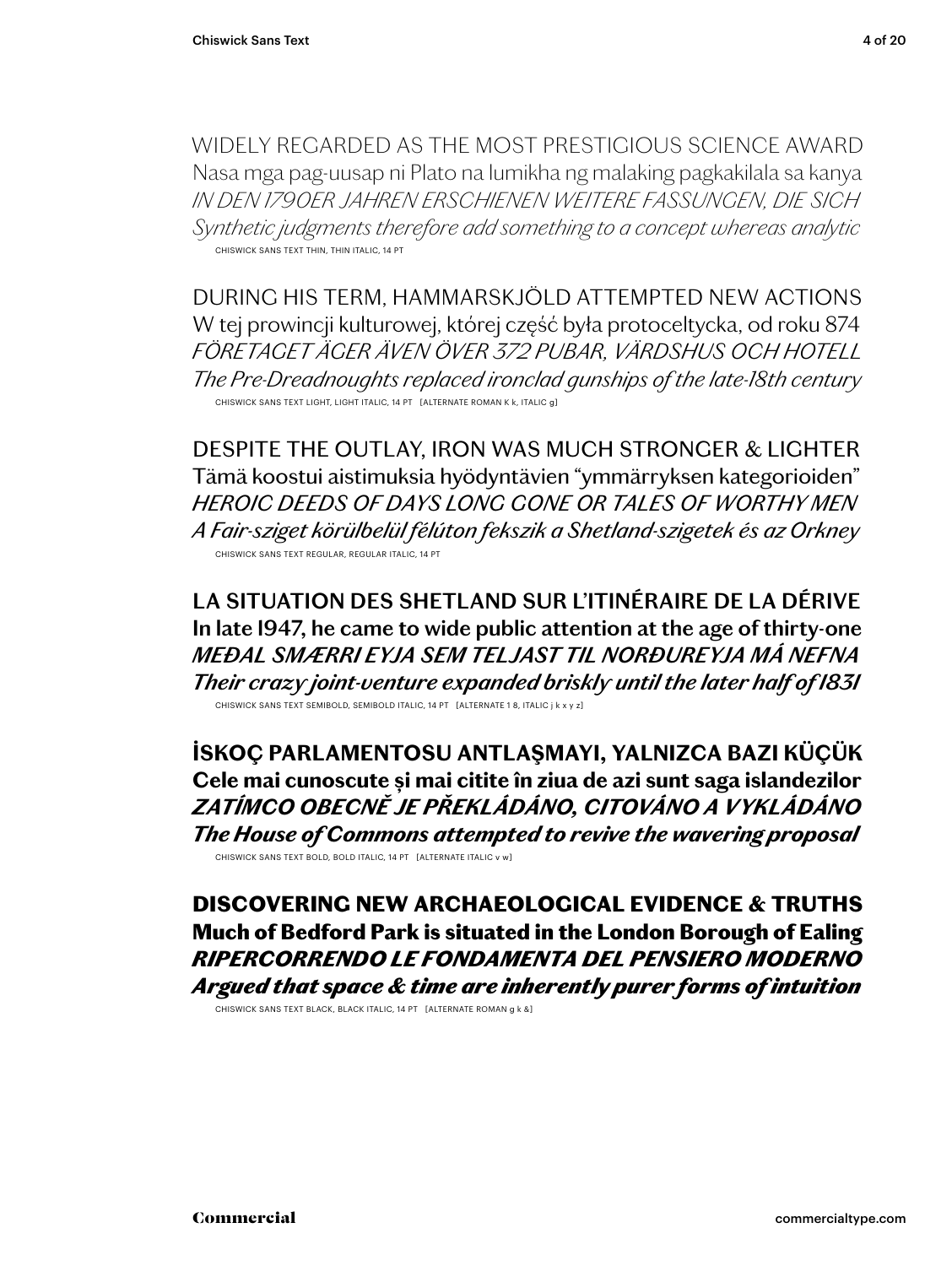LIGHT ALL CAPS

LIGHT

SEMIBOLD

PROPORTIONAL LINING FIGURES

LIGHT ITALIC

SEMIBOLD

CHISWICK SANS TEXT LIGHT, LIGHT ITALIC, SEMIBOLD, 16/20 PT

THE SPANISH WAR, which began in 1739, and the French war which soon followed it occasioned further increase of the debt, which, on the 31st of December 1748, after it had been concluded by the **Treaty of Aix-la-Chapelle,** amounted to £78,293,313. The most profound peace of the seventeen years of continuance had taken no more than £8,328,354 from it. A war of less than nine years' continuance added £31,338,689 to it (as referenced in James Postlethwaite's *History of the Public Revenue*). During the administration of Mr. Pelham, the interest of the public debt was reduced from 4% to 3%; or at least measures were taken for reducing it, from four to three per cent; **the sinking fund** was increased, and some part of the public debt was paid off. In 1755, before the breaking out of the late war, the funded debt of Great Britain amounted to £72,289,673. On the 5th of January 1763, at the conclusion of the peace, the funded debt amounted to £122,603,336. The unfunded debt has been stated at £13,927,589. But the expense occasioned by the war did not end with the conclusion of the peace, so that though, on the 5th of January 1763, the funded debt was increased (partly by a new loan, and partly by funding a part of the unfunded debt) to £129,586,782, there still remained (according to the very well informed author of *Considerations on the Trade and Finances of Great Britain*) an unfunded debt which was brought to account in that and the fol-

LIGHT ITALIC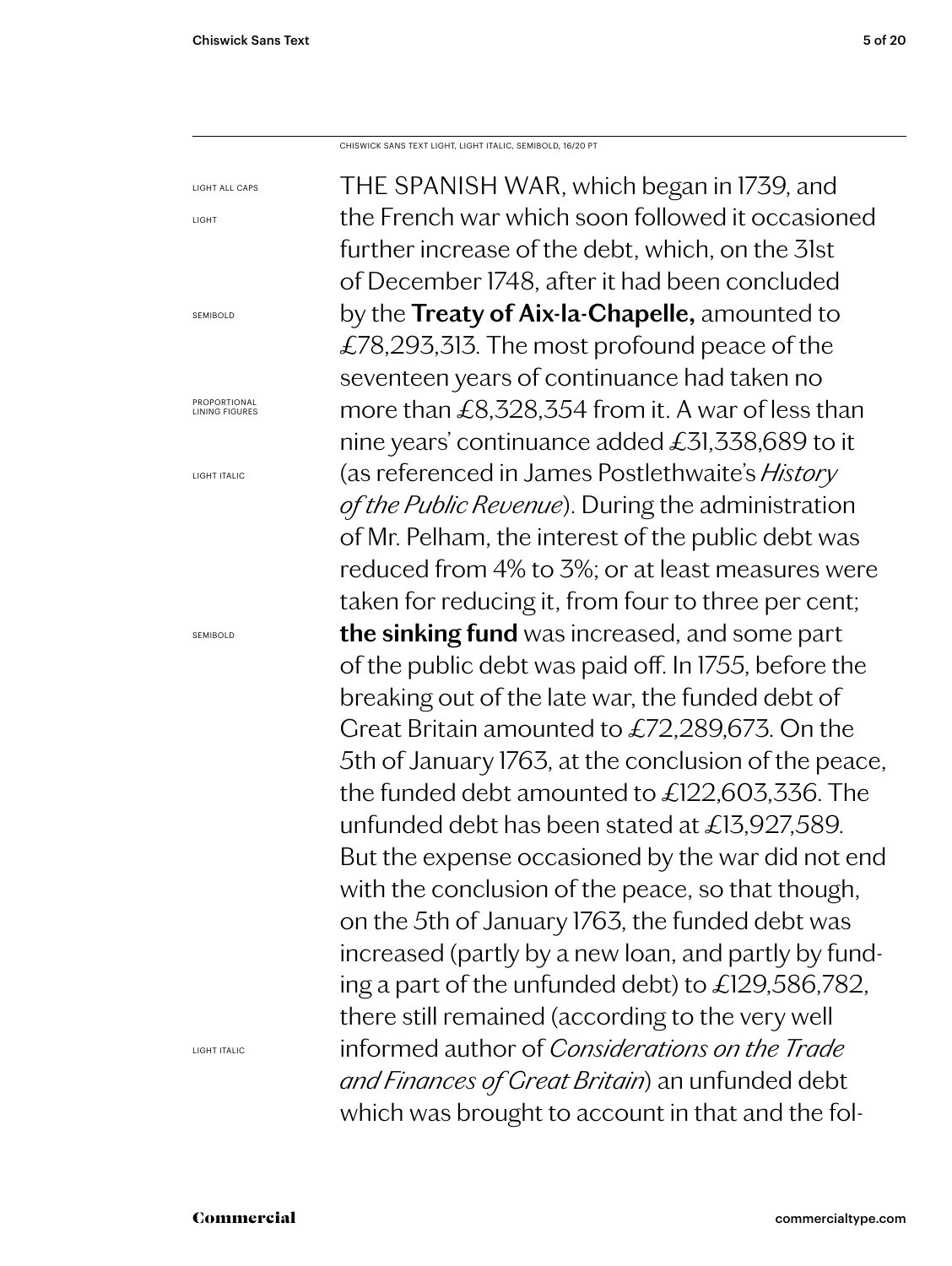REGULAR ALL CAPS

REGULAR

BOLD

PROPORTIONAL LINING FIGURES

REGULAR ITALIC

BOLD

CHISWICK SANS TEXT REGULAR, REGULAR ITALIC, BOLD, 16/20 PT

THE SPANISH WAR, which began in 1739, and the French war which soon followed it occasioned further increase of the debt, which, on the 31st of December 1748, after it had been concluded by the **Treaty of Aix-la-Chapelle**, amounted to £78,293,313. The most profound peace of the seventeen years of continuance had taken no more than £8,328,354 from it. A war of less than nine years' continuance added £31,338,689 to it (as referenced in James Postlethwaite's *History of the Public Revenue*). During the administration of Mr. Pelham, the interest of the public debt was reduced from 4% to 3%; or at least measures were taken for reducing it, from four to three per cent; **the sinking fund** was increased, and some part of the public debt was paid off. In 1755, before the breaking out of the late war, the funded debt of Great Britain amounted to £72,289,673. On the 5th of January 1763, at the conclusion of the peace, the funded debt amounted to £122,603,336. The unfunded debt has been stated at £13,927,589. But the expense occasioned by the war did not end with the conclusion of the peace, so that though, on the 5th of January 1763, the funded debt was increased (partly by a new loan, and partly by funding a part of the unfunded debt) to £129,586,782, there still remained (according to the very well informed author of *Considerations on the Trade and Finances of Great Britain*) an unfunded debt which

REGULAR ITALIC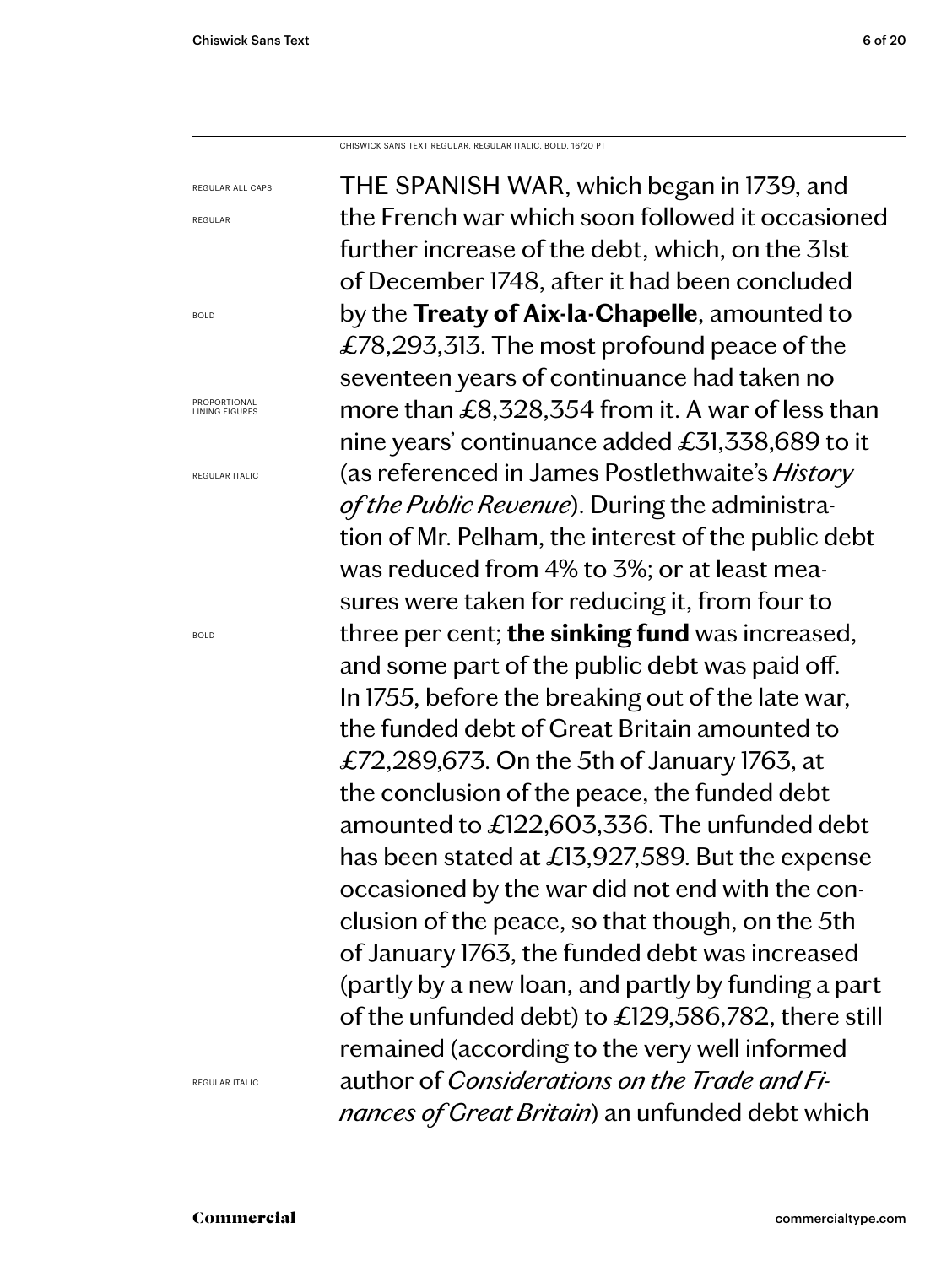CHISWICK SANS TEXT THIN, THIN ITALIC, REGULAR, 10/13 PT

# An Introduction to Concepts

Every introduction to the problems of aesthetics begins by acknowledging the existence and claims of two methods of attack—the *general, philosophical, deductive*, which starts from a complete metaphysics and installs beauty in its place among the other great concepts; and the *empirical*, or *inductive*, which seeks to disengage a general principle of beauty from the objects of aesthetic experience and the facts of aesthetic enjoyment: an example of Fechner's "aesthetics from above & from below."

# Methodologies of Aesthetics

The first was the method of aesthetics par excellence. It was indeed only through the desire of an eighteenth-century philosopher, Baumgarten, to round out his "architectonic" of metaphysics that the science received its name, as designating the theory of knowledge in the form of feeling, parallel to that of "clear," logical thought. Kant, Schelling, and Hegel, again, made use of the concept of *the Beautiful* as a kind of keystone or cornice for their respective philosophical edifices. Aesthetics, then, came into being as the philosophy of the Beautiful, and it may be asked why this philosophical aesthetics does not suffice; why beauty should need for its understanding also an aesthetics "von unten." The answer is not that no system of philosophy is universally accepted, but that *the general aesthetic theories*  have not, as yet at least, succeeded in answering the plain questions of "the plain man" in regard to concrete beauty. Kant, indeed, frankly denied that the explanation of concrete beauty, or "Doctrine of Taste," as he called it, was possible, while the various definers of beauty as "the union of the Real and the Ideal" "the expression of the Ideal to Sense," have done no more than he. No one of *these* aesthetic systems, in spite of volumes of socalled application of their principles to works of art, has been able to furnish a criterion of beauty. The criticism of the generations is summed up in the mild remark of Fechner, in his "Vorschule der Aesthetik," to the effect that the philosophical path leaves one in conceptions that, by reason of

CHISWICK SANS TEXT LIGHT, LIGHT ITALIC, SEMIBOLD, 10/13 PT

# **An Introduction to Concepts**

Every introduction to the problems of aesthetics begins by acknowledging the existence and claims of two methods of attack—the *general, philosophical, deductive*, which starts from a complete metaphysics and installs beauty in its place among the other great concepts; and the *empirical*, or *inductive*, which seeks to disengage a general principle of beauty from the objects of aesthetic experience and the facts of aesthetic enjoyment: an example of Fechner's "aesthetics from above & from below."

# **Methodologies of Aesthetics**

The first was the method of aesthetics par excellence. It was indeed only through the desire of an eighteenth-century philosopher, Baumgarten, to round out his "architectonic" of metaphysics that the science received its name, as designating the theory of knowledge in the form of feeling, parallel to that of "clear," logical thought. Kant, Schelling, and Hegel, again, made use of the concept of *the Beautiful* as a kind of keystone or cornice for their respective philosophical edifices. Aesthetics, then, came into being as the philosophy of the Beautiful, and it may be asked why this philosophical aesthetics does not suffice; why beauty should need for its understanding also an aesthetics "von unten." The answer is not that no system of philosophy is universally accepted, but that *the general aesthetic theories*  have not, as yet at least, succeeded in answering the plain questions of "the plain man" in regard to concrete beauty. Kant, indeed, frankly denied that the explanation of concrete beauty, or "Doctrine of Taste," as he called it, was possible, while the various definers of beauty as "the union of the Real and the Ideal" "the expression of the Ideal to Sense," have done no more than he. No one of *these* aesthetic systems, in spite of volumes of socalled application of their principles to works of art, has been able to furnish a criterion of beauty. The criticism of the generations is summed up in the mild remark of Fechner, in his "Vorschule der Aesthetik," to the effect that the philosophical path leaves one in conceptions that, by reason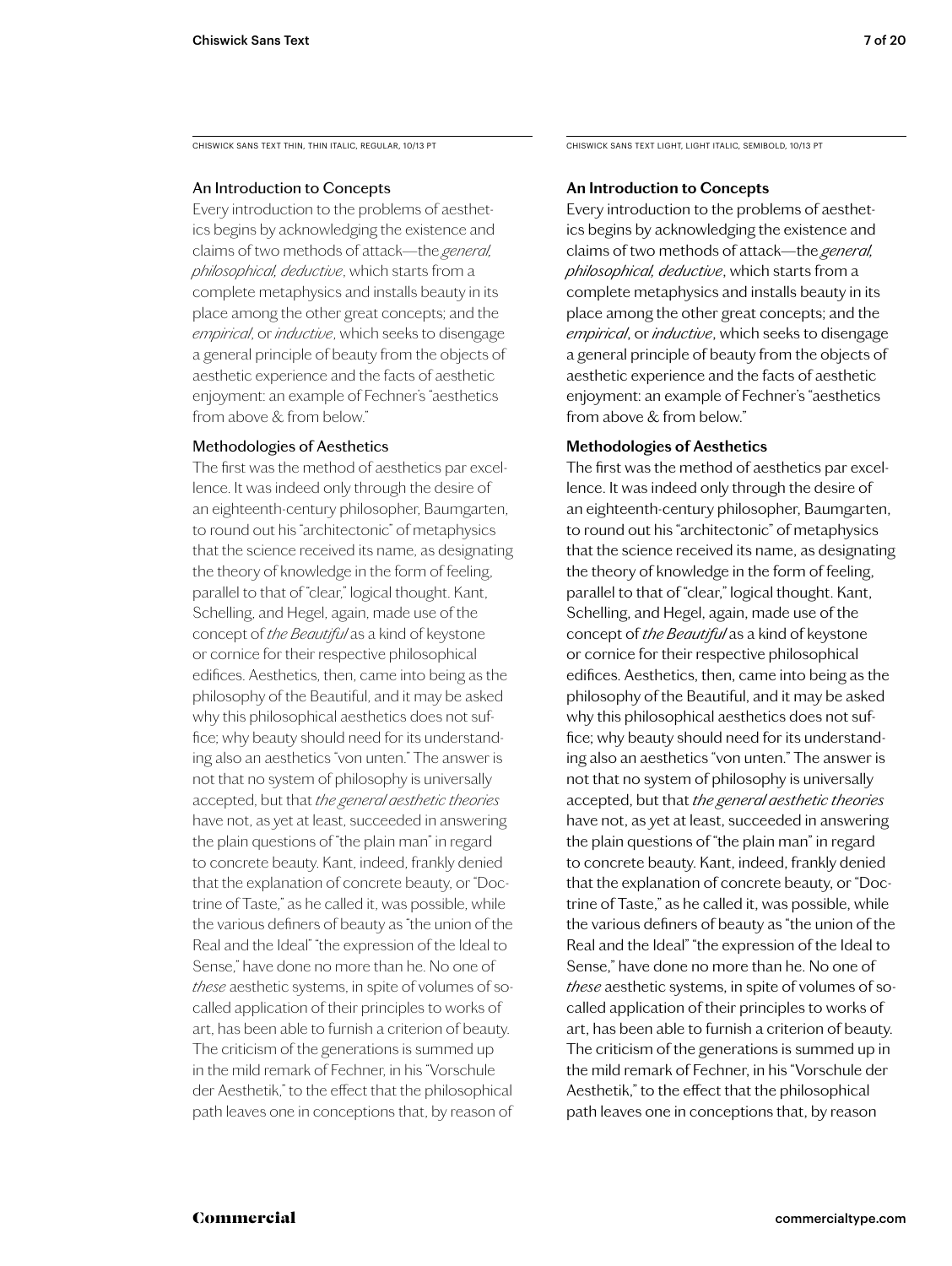CHISWICK SANS TEXT REGULAR, REGULAR ITALIC, BOLD, 10/13 PT

# **An Introduction to Concepts**

Every introduction to the problems of aesthetics begins by acknowledging the existence and claims of two methods of attack—the *general, philosophical, deductive*, which starts from a complete metaphysics and installs beauty in its place among the other great concepts; and the *empirical*, or *inductive*, which seeks to disengage a general principle of beauty from the objects of aesthetic experience and the facts of aesthetic enjoyment: an example of Fechner's "aesthetics from above & from below."

# **Methodologies of Aesthetics**

The first was the method of aesthetics par excellence. It was indeed only through the desire of an eighteenth-century philosopher, Baumgarten, to round out his "architectonic" of metaphysics that the science received its name, as designating the theory of knowledge in the form of feeling, parallel to that of "clear," logical thought. Kant, Schelling, and Hegel, again, made use of the concept of *the Beautiful* as a kind of keystone or cornice for their respective philosophical edifices. Aesthetics, then, came into being as the philosophy of the Beautiful, and it may be asked why this philosophical aesthetics does not suffice; why beauty should need for its understanding also an aesthetics "von unten." The answer is not that no system of philosophy is universally accepted, but that *the general aesthetic theories* have not, as yet at least, succeeded in answering the plain questions of "the plain man" in regard to concrete beauty. Kant, indeed, frankly denied that the explanation of concrete beauty, or "Doctrine of Taste," as he called it, was possible, while the various definers of beauty as "the union of the Real and the Ideal" "the expression of the Ideal to Sense," have done no more than he. No one of *these* aesthetic systems, in spite of volumes of so-called application of their principles to works of art, has been able to furnish a criterion of beauty. The criticism of the generations is summed up in the mild remark of Fechner, in his "Vorschule der Aesthetik," to the effect that the

CHISWICK SANS TEXT SEMIBOLD, SEMIBOLD ITALIC, 10/13 PT

# *An Introduction to Concepts*

**Every introduction to the problems of aesthetics begins by acknowledging the existence and claims of two methods of attack—the** *general, philosophical, deductive***, which starts from a complete metaphysics and installs beauty in its place among the other great concepts; and the**  *empirical***, or** *inductive***, which seeks to disengage a general principle of beauty from the objects of aesthetic experience and the facts of aesthetic enjoyment: an example of Fechner's "aesthetics from above & from below."** 

# *Methodologies of Aesthetics*

**The first was the method of aesthetics par excellence. It was indeed only through the desire of an eighteenth-century philosopher, Baumgarten, to round out his "architectonic" of metaphysics that the science received its name, as designating the theory of knowledge in the form of feeling, parallel to that of "clear," logical** 

CHISWICK SANS TEXT BOLD, BOLD ITALIC, 10/13 PT

# *An Introduction to Concepts*

**Every introduction to the problems of aesthetics begins by acknowledging the existence and claims of two methods of attack—the** *general, philosophical, deductive***, which starts from a complete metaphysics and installs beauty in its place among the other great concepts; and the**  *empirical***, or** *inductive***, which seeks to disengage a general principle of beauty from the objects of aesthetic experience and the facts of aesthetic enjoyment: an example of Fechner's "aesthetics from above & from below."** 

# *Methodologies of Aesthetics*

**The first was the method of aesthetics par excellence. It was indeed only through the desire of an eighteenth-century philosopher, Baumgarten, to round out his "architectonic" of metaphysics that the science received its name, as designating the theory of knowledge in the form of feeling, parallel to that of "clear," logical thought. Kant, Schelling, and Hegel,**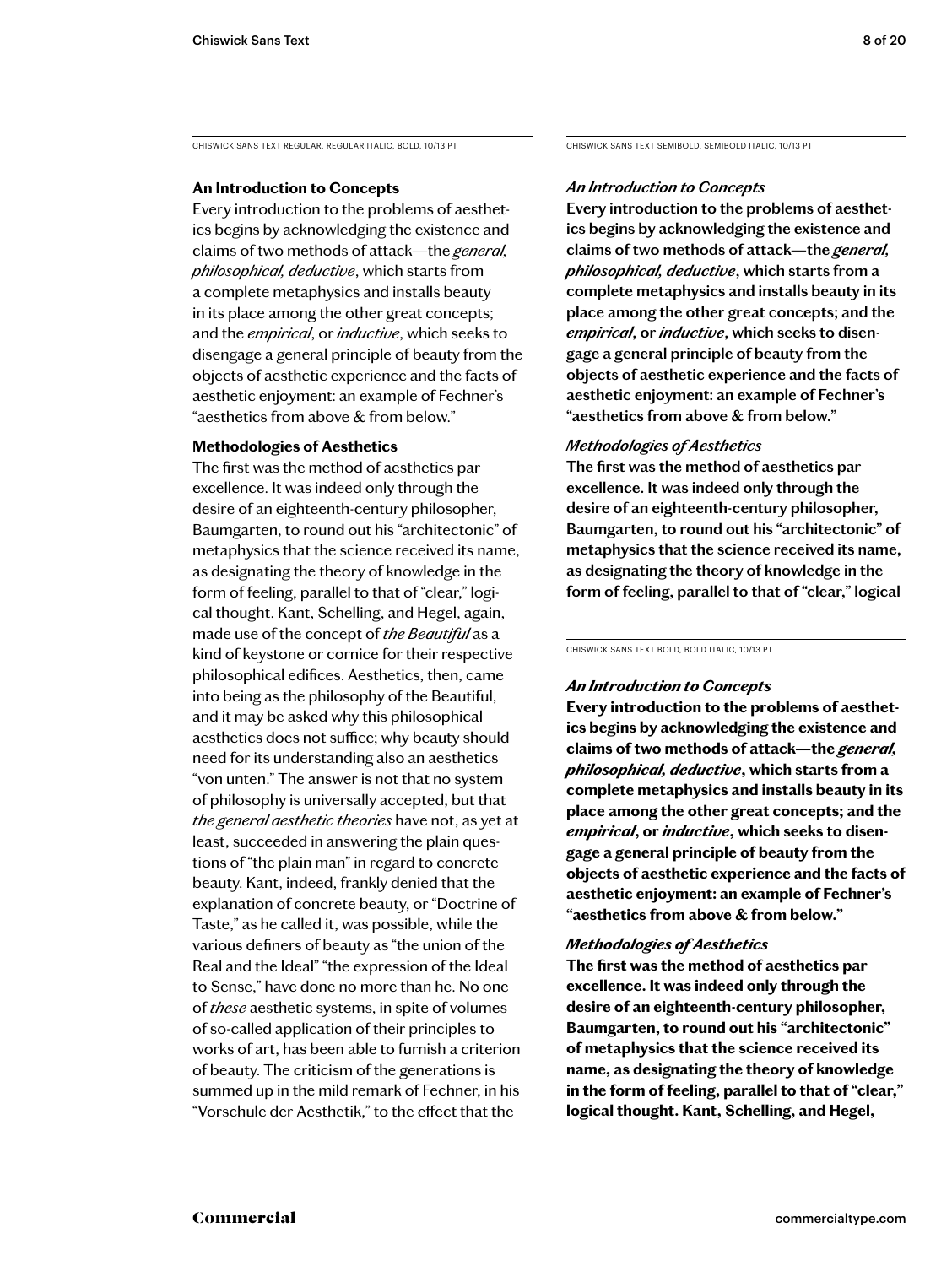CHISWICK SANS TEXT REGULAR, REGULAR ITALIC, BOLD, 10/13 PT [NO ALTERNATES]

*From the 1908 edition: Knowing that the aim of every aesthetics is to determine the Nature of Beauty, and to explain our feelings about it, we may justly say that empirical treatments strike out to do this either by describing the aesthetic object, extracting, and freezing essential elements of Beauty, or by describing the aesthetic experience and extracting the essential elements of aesthetic feeling, thereby indicating elements of Beauty as those which effect this feeling.*

# **Knowledge & Concepts**

Every introduction to the problems of aesthetics begins by acknowledging the existence and claims of two methods of attack—the *general, philosophical, deductive*, which starts from a complete metaphysics and installs beauty in its place among the other great concepts; and the *empirical*, or *inductive*, which seeks to disengage a general principle of beauty from the objects of aesthetic experience and the facts of aesthetic enjoyment: an example of Fechner's "aesthetics from above & from below."

# **Methodologies of Aesthetics**

The first was the method of aesthetics par excellence. It was indeed only through the desire of an eighteenth-century philosopher, Baumgarten, to round out his "architectonic" of metaphysics that the science received its name, as designating the theory of knowledge in the form of feeling, parallel to that of "clear," logical thought. Kant, Schelling, and Hegel, again, made use of the concept of *the Beautiful* as a kind of keystone or cornice for their respective philosophical edifices. Aesthetics, then, came into being as the philosophy of the Beautiful, and it may be asked why this philosophical aesthetics does not suffice; why beauty should need for its understanding also an aesthetics "von unten." The answer is not that no system of philosophy is universally accepted, but that *the general aesthetic theories* have not, as yet at least, succeeded in answering the plain questions of "the plain man" in regard to concrete beauty. Kant, indeed, frankly denied that the

CHISWICK SANS TEXT REGULAR, REGULAR ITALIC, BOLD, 10/13 PT [ALTERNATE ROMAN K g k &, ITALIC K g j k v w x y 1 8]

*From the 1908 edition: Knowing that the aim of every aesthetics is to determine the Nature of Beauty, and to explain our feelings about it, we may justly say that empirical treatments strike out to do this either by describing the aesthetic object, extracting, and freezing essential elements of Beauty, or by describing the aesthetic experience and extracting the essential elements of aesthetic feeling, thereby indicating elements of Beauty as those which effect this feeling.*

# **Knowledge & Concepts**

Every introduction to the problems of aesthetics begins by acknowledging the existence and claims of two methods of attack—the *general, philosophical, deductive*, which starts from a complete metaphysics and installs beauty in its place among the other great concepts; and the *empirical*, or *inductive*, which seeks to disengage a general principle of beauty from the objects of aesthetic experience and the facts of aesthetic enjoyment: an example of Fechner's "aesthetics from above & from below."

# **Methodologies of Aesthetics**

The first was the method of aesthetics par excellence. It was indeed only through the desire of an eighteenth-century philosopher, Baumgarten, to round out his "architectonic" of metaphysics that the science received its name, as designating the theory of knowledge in the form of feeling, parallel to that of "clear," logical thought. Kant, Schelling, and Hegel, again, made use of the concept of *the Beautiful* as a kind of keystone or cornice for their respective philosophical edifices. Aesthetics, then, came into being as the philosophy of the Beautiful, and it may be asked why this philosophical aesthetics does not suffice; why beauty should need for its understanding also an aesthetics "von unten." The answer is not that no system of philosophy is universally accepted, but that *the general aesthetic theories* have not, as yet at least, succeeded in answering the plain questions of "the plain man" in regard to concrete beauty. Kant, indeed, frankly denied that the explanation of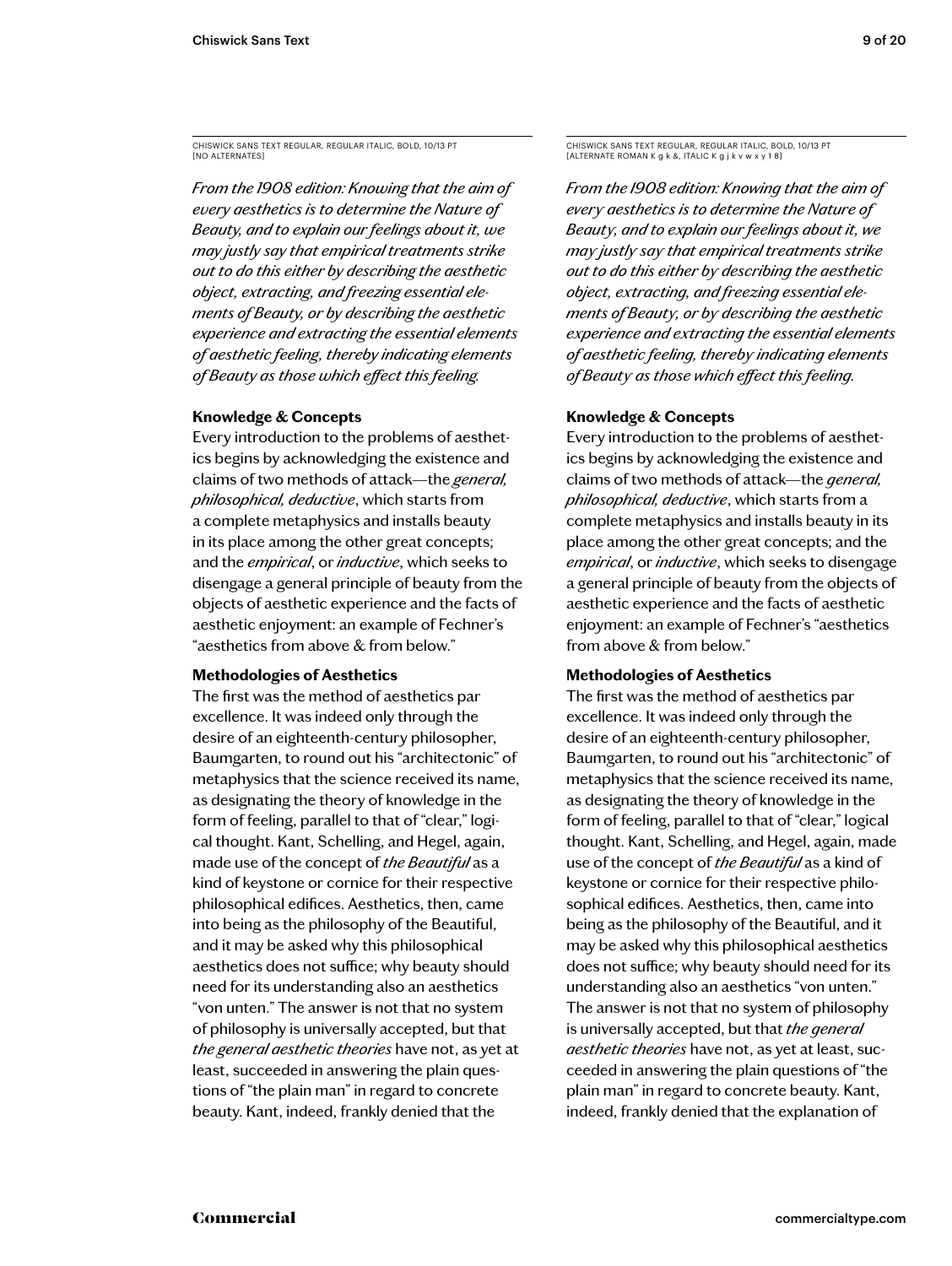Every introduction to the problems of aesthetics begins by acknowledging the existence and claims of two methods of attack—the *general, philosophical, deductive*, which starts from a complete metaphysics and installs beauty in its place among the other great concepts; and the *empirical*, or *inductive*, which seeks to disengage a general principle of beauty from the objects of aesthetic experience and the facts of aesthetic enjoyment: an example of Fechner's "aesthetics from above & from below."

# **Methodologies of Aesthetics**

The first was the method of aesthetics par excellence. It was indeed only through the desire of an eighteenth-century philosopher, Baumgarten, to round out his "architectonic" of metaphysics that the science received its name, as designating the theory of knowledge in the form of feeling, parallel to that of "clear," logical thought. Kant, Schelling, and Hegel, again, made use of the concept of *the Beautiful* as a kind of keystone or cornice for their respective philosophical edifices. Aesthetics, then, came into being as the philosophy of the Beautiful, and it may be asked why this philosophical aesthetics does not suffice; why beauty should need for its understanding also an aesthetics "von unten."

# **The State of Criticism**

The answer is not that no system of philosophy is universally accepted, but that *the general aesthetic theories* have not, as yet at least, succeeded in answering the plain questions of "the plain man" in regard to concrete beauty. Kant, indeed, frankly denied that the explanation of concrete beauty, or "Doctrine of Taste," as he called it, was possible, while the various definers of beauty as "the union of the Real and the Ideal" "the expression of the Ideal to Sense," have done no more than he. No one of *these* aesthetic systems, in spite of volumes of so-called application of their principles to works of art, has been able to furnish a criterion of beauty. The criticism of the generations is summed up in the mild remark of Fechner, in his "Vorschule der Aesthetik," to the effect that the philosophical path leaves one in conceptions that, by reason of their generality, *do not well fit* the particular cases. And so it was that empirical aesthetics arose, which does not seek to answer those plain questions as to the enjoyment of concrete beauty down to its simplest forms, to which philosophical aesthetics

CHISWICK SANS TEXT REGULAR, REGULAR ITALIC, BOLD, 9/12 PT CHISWICK SANS TEXT SEMIBOLD, SEMIBOLD ITALIC, BLACK, 9/12 PT

**Every introduction to the problems of aesthetics begins by acknowledging the existence and claims of two methods of attack—the** *general, philosophical, deductive***, which starts from a complete metaphysics and installs beauty in its place among the other great concepts; and the** *empirical***, or** *inductive***, which seeks to disengage a general principle of beauty from the objects of aesthetic experience and the facts of aesthetic enjoyment: an example of Fechner's "aesthetics from above & from below."** 

# Methodologies of Aesthetics

**The first was the method of aesthetics par excellence. It was indeed only through the desire of an eighteenth-century philosopher, Baumgarten, to round out his "architectonic" of metaphysics that the science received its name, as designating the theory of knowledge in the form of feeling, parallel to that of "clear," logical thought. Kant, Schelling, and Hegel, again, made use of the concept of** *the Beautiful* **as a kind of keystone or cornice for their respective philosophical edifices. Aesthetics, then, came into being as the philosophy of the Beautiful, and it may be asked why this philosophical aesthetics does not suffice; why beauty should need for its understanding also an aesthetics "von unten."** 

# The State of Criticism

**The answer is not that no system of philosophy is universally accepted, but that** *the general aesthetic theories* **have not, as yet at least, succeeded in answering the plain questions of "the plain man" in regard to concrete beauty. Kant, indeed, frankly denied that the explanation of concrete beauty, or "Doctrine of Taste," as he called it, was possible, while the various definers of beauty as "the union of the Real and the Ideal" "the expression of the Ideal to Sense," have done no more than he. No one of** *these* **aesthetic systems, in spite of volumes of so-called application of their principles to works of art, has been able to furnish a criterion of beauty. The criticism of the generations is summed up in the mild remark of Fechner, in his "Vorschule der Aesthetik," to the effect that the philosophical path leaves one in conceptions that, by reason of their generality,** *do not well fit* **the particular cases. And so it was that empirical aesthetics arose, which does not seek to answer those plain questions as to the enjoyment of concrete beauty down to its simplest forms, to which philosophical aesthetics had been**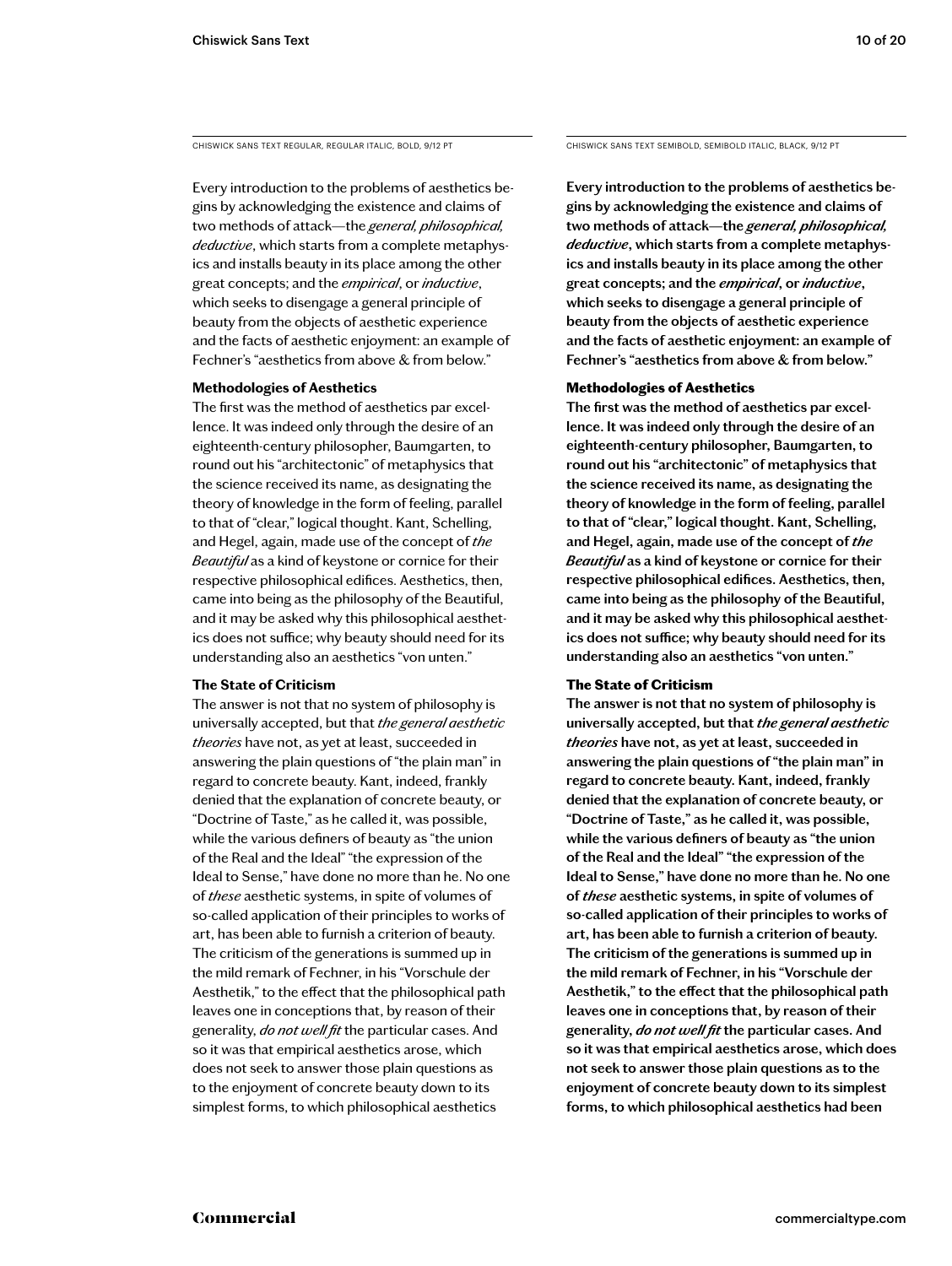Every introduction to the problems of aesthetics begins by acknowledging the existence and claims of two methods of attack—the *general, philosophical, deductive*, which starts from a complete metaphysics and installs beauty in its place among the other great concepts; and the *empirical*, or *inductive*, which seeks to disengage a general principle of beauty from the objects of aesthetic experience and the facts of aesthetic enjoyment: an example of Fechner's "aesthetics from above & from below."

#### **Methodologies of Aesthetics**

The first was the method of aesthetics par excellence. It was indeed only through the desire of an eighteenthcentury philosopher, Baumgarten, to round out his "architectonic" of metaphysics that the science received its name, as designating the theory of knowledge in the form of feeling, parallel to that of "clear," logical thought. Kant, Schelling, and Hegel, again, made use of the concept of *the Beautiful* as a kind of keystone or cornice for their respective philosophical edifices. Aesthetics, then, came into being as the philosophy of the Beautiful, and it may be asked why this philosophical aesthetics does not suffice; why beauty should need for its understanding also an aesthetics "von unten."

#### **The State of Criticism**

The answer is not that no system of philosophy is universally accepted, but that *the general aesthetic theories* have not, as yet at least, succeeded in answering the plain questions of "the plain man" in regard to concrete beauty. Kant, indeed, frankly denied that the explanation of concrete beauty, or "Doctrine of Taste," as he called it, was possible, while the various definers of beauty as "the union of the Real and the Ideal" "the expression of the Ideal to Sense," have done no more than he. No one of *these* aesthetic systems, in spite of volumes of so-called application of their principles to works of art, has been able to furnish a criterion of beauty. The criticism of the generations is summed up in the mild remark of Fechner, in his "Vorschule der Aesthetik," to the effect that the philosophical path leaves one in conceptions that, by reason of their generality, *do not well fit* the particular cases. And so it was that empirical aesthetics arose, which does not seek to answer those plain questions as to the enjoyment of concrete beauty down to its simplest forms, to which philosophical aesthetics had been inadequate. But it is clear that neither has empirical aesthetics said the last word concerning beauty. Criticism is still in a chaotic state that would be impossible if aesthetic theory were firmly grounded. This situation appears to me to be due to the inherent inadequacy and inconclusiveness of empirical aesthetics when it stands alone; the

CHISWICK SANS TEXT REGULAR, REGULAR ITALIC, BOLD, 8/11 PT CHISWICK SANS TEXT SEMIBOLD, SEMIBOLD ITALIC, BLACK, 8/11 PT

**Every introduction to the problems of aesthetics begins by acknowledging the existence and claims of two methods of attack—the** *general, philosophical, deductive***, which starts from a complete metaphysics and installs beauty in its place among the other great concepts; and the** *empirical***, or** *inductive***, which seeks to disengage a general principle of beauty from the objects of aesthetic experience and the facts of aesthetic enjoyment: an example of Fechner's "aesthetics from above & from below."** 

### Methodologies of Aesthetics

**The first was the method of aesthetics par excellence. It was indeed only through the desire of an eighteenthcentury philosopher, Baumgarten, to round out his "architectonic" of metaphysics that the science received its name, as designating the theory of knowledge in the form of feeling, parallel to that of "clear," logical thought. Kant, Schelling, and Hegel, again, made use of the concept of** *the Beautiful* **as a kind of keystone or cornice for their respective philosophical edifices. Aesthetics, then, came into being as the philosophy of the Beautiful, and it may be asked why this philosophical aesthetics does not suffice; why beauty should need for its understanding also an aesthetics "von unten."** 

#### The State of Criticism

**The answer is not that no system of philosophy is universally accepted, but that** *the general aesthetic theories* **have not, as yet at least, succeeded in answering the plain questions of "the plain man" in regard to concrete beauty. Kant, indeed, frankly denied that the explanation of concrete beauty, or "Doctrine of Taste," as he called it, was possible, while the various definers of beauty as "the union of the Real and the Ideal" "the expression of the Ideal to Sense," have done no more than he. No one of** *these* **aesthetic systems, in spite of volumes of so-called application of their principles to works of art, has been able to furnish a criterion of beauty. The criticism of the generations is summed up in the mild remark of Fechner, in his "Vorschule der Aesthetik," to the effect that the philosophical path leaves one in conceptions that, by reason of their generality,** *do not well fit* **the particular cases. And so it was that empirical aesthetics arose, which does not seek to answer those plain questions as to the enjoyment of concrete beauty down to its simplest forms, to which philosophical aesthetics had been inadequate. But it is clear that neither has empirical aesthetics said the last word concerning beauty. Criticism is still in a chaotic state that would be impossible if aesthetic theory were firmly grounded. This situation appears to me to be due to the inherent inadequacy and inconclusiveness of empirical aesthetics when it stands alone;**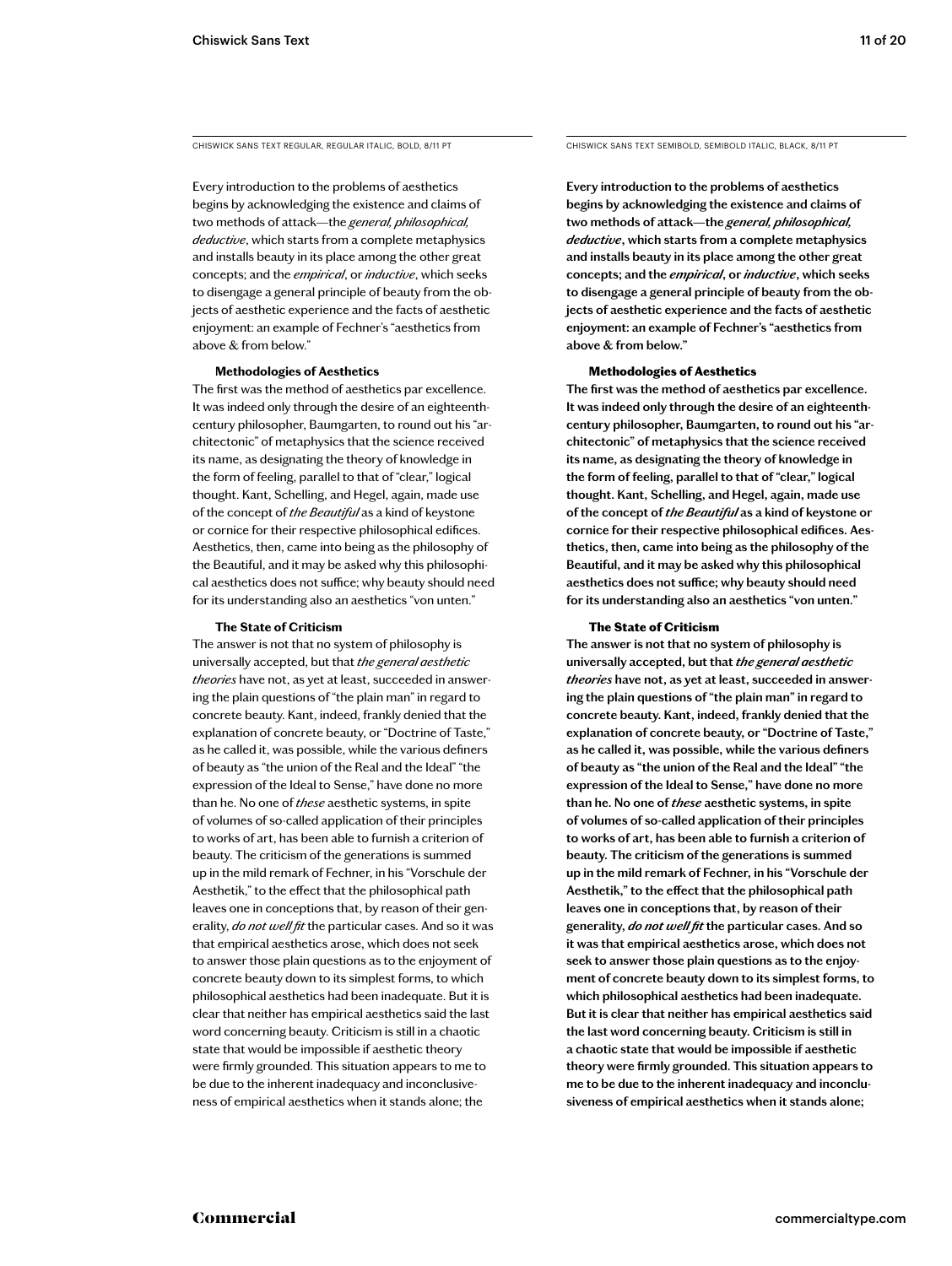CHISWICK SANS TEXT REGULAR, 7/9 PT [TRACKING +10]

SITUATIONIST INTERNATIONAL (SI) was a group of international revolutionaries founded in 1957. With their ideas rooted in Marxism and the 20th century European artistic avantgarde, they advocated experiences of life being alternative to those admitted by the capitalist order, for the fulfillment of human primitive desires and the pursuing of a superior passional quality. For this purpose they suggested and experimented with the construction of situations; the setting up of environments favorable for the fulfillment of such desires. Using methods drawn from the arts, they developed a series of experimental fields of study for the construction of such, like unitary urbanism.

The sense of constructing situations is to fulfill human primitive desires and pursue a superior passional quality. From *Internationale Situationiste #1*: "This alone can lead to the further clarification of these simple basic desires, and to the confused emergence of new desires whose material roots will be precisely the new reality engendered by situationist constructions. We must thus

CHISWICK SANS TEXT REGULAR, 6/8 PT [TRACKING +10]

SITUATIONIST INTERNATIONAL (SI) was a group of international revolutionaries founded in 1957. With their ideas rooted in Marxism and the 20th century European artistic avantgarde, they advocated experiences of life being alternative to those admitted by the capitalist order, for the fulfillment of human primitive desires and the pursuing of a superior passional quality. For this purpose they suggested and experimented with the construction of situations; the setting up of environments favorable for the fulfillment of such desires. Using methods drawn from the arts, they developed a series of experimental fields of study for the construction of such, like unitary urbanism.

The sense of constructing situations is to fulfill human primitive desires and pursue a superior passional quality. From *Internationale Situationiste #1*: "This alone can lead to the further clarification of these simple basic desires, and to the confused emergence of new desires whose material roots will be precisely the new reality engendered by situationist constructions. We must thus envisage a sort of situationist-oriented psychoanalysis in which, in contrast to the goals pursued by the various currents stemming from Freudianism, each of the participants in this adventure would discove desires for specific ambiences in order to fulfill them. Each person must seek what he loves, what attracts him. Through this method one can

CHISWICK SANS TEXT SEMIBOLD, 7/9 PT [TRACKING +10]

**SITUATIONIST INTERNATIONAL (SI)** 

**was a group of international revolutionaries founded in 1957. With their ideas rooted in Marxism and the 20th century European artistic avantgarde, they advocated experiences of life being alternative to those admitted by the capitalist order, for the fulfillment of human primitive desires and the pursuing of a superior passional quality. For this purpose they suggested and experimented with the construction of situations; the setting up of environments favorable for the fulfillment of such desires. Using methods drawn from the arts, they developed a series of experimental fields of study for the construction of such, like unitary urbanism.**

**The sense of constructing situations is to fulfill human primitive desires and pursue a superior passional quality. From** *Internationale Situationiste #1***: "This alone can lead to the further clarification of these simple basic desires, and to the confused emergence of new desires whose material roots will be precisely the new reality engendered by situationist constructions. We must thus** 

CHISWICK SANS TEXT SEMIBOLD, 6/8 PT [TRACKING +10]

**SITUATIONIST INTERNATIONAL (SI) was a group of international revolutionaries founded in 1957. With their ideas rooted in Marxism and the 20th century European artistic avantgarde, they advocated experiences of life being alternative to those admitted by the capitalist order, for the fulfillment of human primitive desires and the pursuing of a superior passional quality. For this purpose they suggested and experimented with the construction of situations; the setting up of environments favorable for the fulfillment of such desires. Using methods drawn from the arts, they developed a series of experimental fields of study for the construction of such, like unitary urbanism.**

**The sense of constructing situations is to fulfill human primitive desires and pursue a superior passional quality. From** *Internationale Situationiste #1***: "This alone can lead to the further clarification of these simple basic desires, and to the confused emergence of new desires whose material roots will be precisely the new reality engendered by situationist constructions. We must thus envisage a sort of situationist-oriented psychoanalysis in which, in contrast to the goals pursued by the various currents stemming from Freudianism, each of the participants in this adventure would discover desires for specific ambiences in order to fulfill them. Each person must seek what he loves, what attracts him. Through this method one can** 

CHISWICK SANS TEXT BOLD, 7/9 PT [TRACKING +10]

**SITUATIONIST INTERNATIONAL (SI) was a group of international revolutionaries founded in 1957. With their ideas rooted in Marxism and the 20th century European artistic avantgarde, they advocated experiences of life being alternative to those admitted by the capitalist order, for the fulfillment of human primitive desires and the pursuing of a superior passional quality. For this purpose they suggested and experimented with the construction of situations; the setting up of environments favorable for the fulfillment of such desires. Using methods drawn from the arts, they developed a series of experimental fields of study for the construction of such, like unitary urbanism.**

**The sense of constructing situations is to fulfill human primitive desires and pursue a superior passional quality. From** *Internationale Situationiste #1***: "This alone can lead to the further clarification of these simple basic desires, and to the confused emergence of new desires whose material roots will be precisely the new reality engendered by situationist construc-**

CHISWICK SANS TEXT BOLD, 6/8 PT [TRACKING +10]

**SITUATIONIST INTERNATIONAL (SI) was a group of international revolutionaries founded in 1957. With their ideas rooted in Marxism and the 20th century European artistic avantgarde, they advocated experiences of life being alternative to those admitted by the capitalist order, for the fulfillment of human primitive desires and the pursuing of a superior passional quality. For this purpose they suggested and experimented with the construction of situations; the setting up of environments favorable for the fulfillment of such desires. Using methods drawn from the arts, they developed a series of experimental fields of study for the construction of such, like unitary urbanism.**

**The sense of constructing situations is to fulfill human primitive desires and pursue a superior passional quality. From** *Internationale Situationiste #1***: "This alone can lead to the further clarification of these simple basic desires, and to the confused emergence of new desires whose material roots will be precisely the new reality engendered by situationist constructions. We must thus envisage a sort of situationist-oriented psychoanalysis in which, in contrast to the goals pursued by the various currents stemming from Freudianism, each of the participants in this adventure would discover desires for specific ambiences in order to fulfill them. Each person must seek what he loves, what attracts him. Through this method**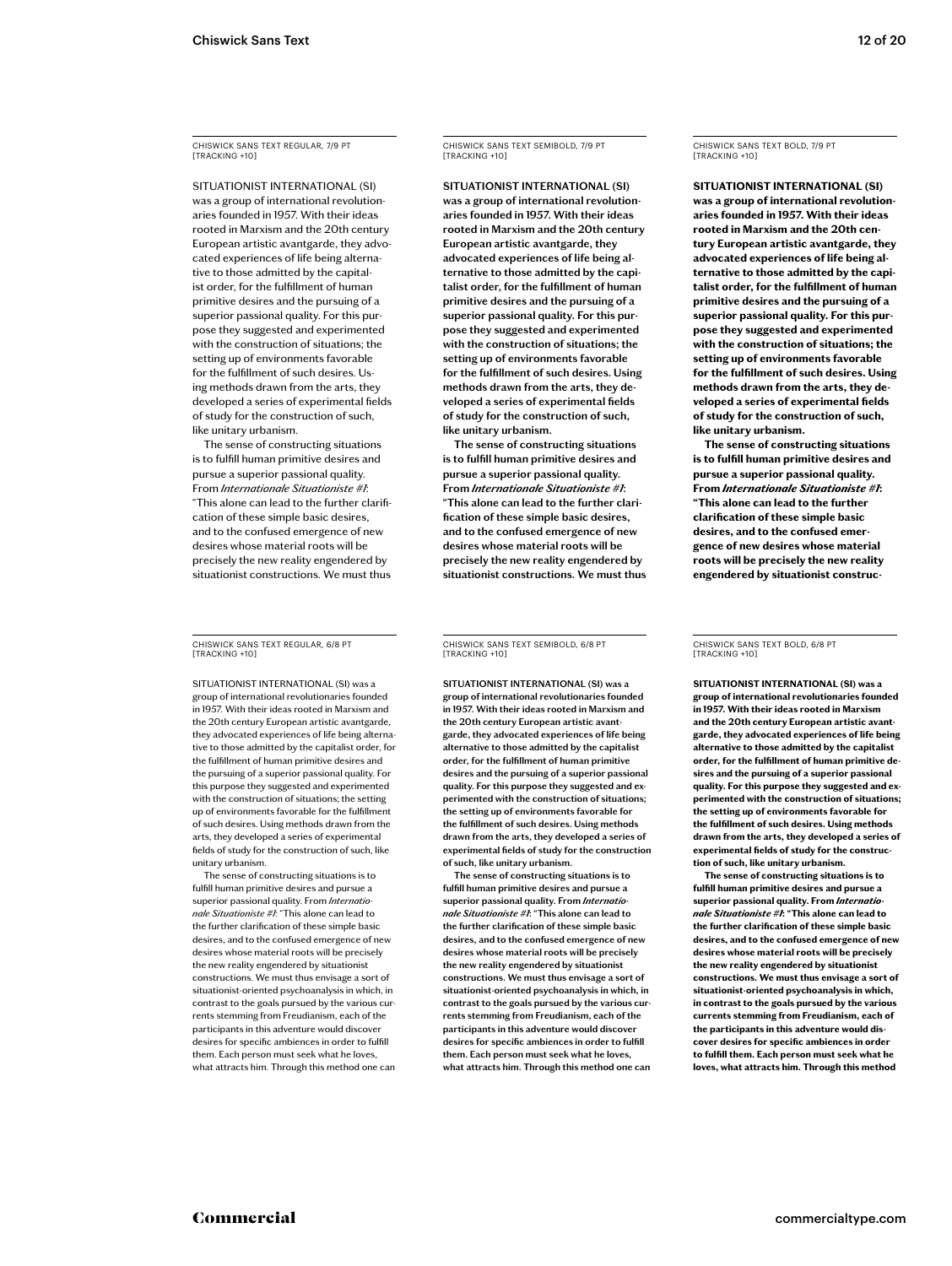CHISWICK SANS TEXT REGULAR, REGULAR ITALIC, 9/11 PT

The Spanish War, which began in 1739, and the French war which soon followed it occasioned further increase of the debt, which, on the 31st of December 1748, after the war had been concluded by the Treaty of Aix-la-Chapelle, amounted to £78,293,313. The most profound peace of seventeen years continuance had taken no more than £8,328,354. from it. A war of less than nine years' continuance added £31,338,689 to it. (Refer to James Postlethwaite's *The History of the Public Revenue.*) During the administration of Mr. Pelham, the interest of the public debt was reduced, or at least measures were taken for reducing it, from four to three per cent; the sinking fund was increased, and some part of the public debt was paid off. In 1755, before the breaking out of the late war, the funded debt of Great Britain amounted to £72,289,673. On the 5th of January 1763, at the conclusion of the peace, the funded debt amounted to £122,603,336. The unfunded debt has been stated at £13,927,589.

CHISWICK SANS TEXT REGULAR, REGULAR ITALIC, 9/12 PT

The Spanish War, which began in 1739, and the French war which soon followed it occasioned further increase of the debt, which, on the 31st of December 1748, after the war had been concluded by the Treaty of Aix-la-Chapelle, amounted to £78,293,313. The most profound peace of seventeen years continuance had taken no more than £8,328,354. from it. A war of less than nine years' continuance added £31,338,689 to it. (Refer to James Postlethwaite's *The History of the Public Revenue.*) During the administration of Mr. Pelham, the interest of the public debt was reduced, or at least measures were taken for reducing it, from four to three per cent; the sinking fund was increased, and some part of the public debt was paid off. In 1755, before the breaking out of the late war, the funded debt of Great Britain amounted to £72,289,673. On the 5th of January 1763, at the conclusion of the peace, the funded debt amounted to £122,603,336. The unfunded debt has been stated at £13,927,589.

CHISWICK SANS TEXT REGULAR, REGULAR ITALIC, 9/13 PT

The Spanish War, which began in 1739, and the French war which soon followed it occasioned further increase of the debt, which, on the 31st of December 1748, after the war had been concluded by the Treaty of Aix-la-Chapelle, amounted to £78,293,313. The most profound peace of seventeen years continuance had taken no more than £8,328,354. from it. A war of less than nine years' continuance added £31,338,689 to it. (Refer to James Postlethwaite's *The History of the Public Revenue.*) During the administration of Mr. Pelham, the interest of the public debt was reduced, or at least measures were taken for reducing it, from four to three per cent; the sinking fund was increased, and some part of the public debt was paid off. In 1755, before the breaking out of the late war, the funded debt of Great Britain amounted to £72,289,673. On the 5th of January 1763, at the conclusion of the peace, the funded debt amounted to £122,603,336. The unfunded debt has been stated at £13,927,589.

CHISWICK SANS TEXT REGULAR, REGULAR ITALIC, 9/14 PT

The Spanish War, which began in 1739, and the French war which soon followed it occasioned further increase of the debt, which, on the 31st of December 1748, after the war had been concluded by the Treaty of Aix-la-Chapelle, amounted to £78,293,313. The most profound peace of seventeen years continuance had taken no more than £8,328,354. from it. A war of less than nine years' continuance added £31,338,689 to it. (Refer to James Postlethwaite's *The History of the Public Revenue.*) During the administration of Mr. Pelham, the interest of the public debt was reduced, or at least measures were taken for reducing it, from four to three per cent; the sinking fund was increased, and some part of the public debt was paid off. In 1755, before the breaking out of the late war, the funded debt of Great Britain amounted to £72,289,673. On the 5th of January 1763, at the conclusion of the peace, the funded debt amounted to £122,603,336. The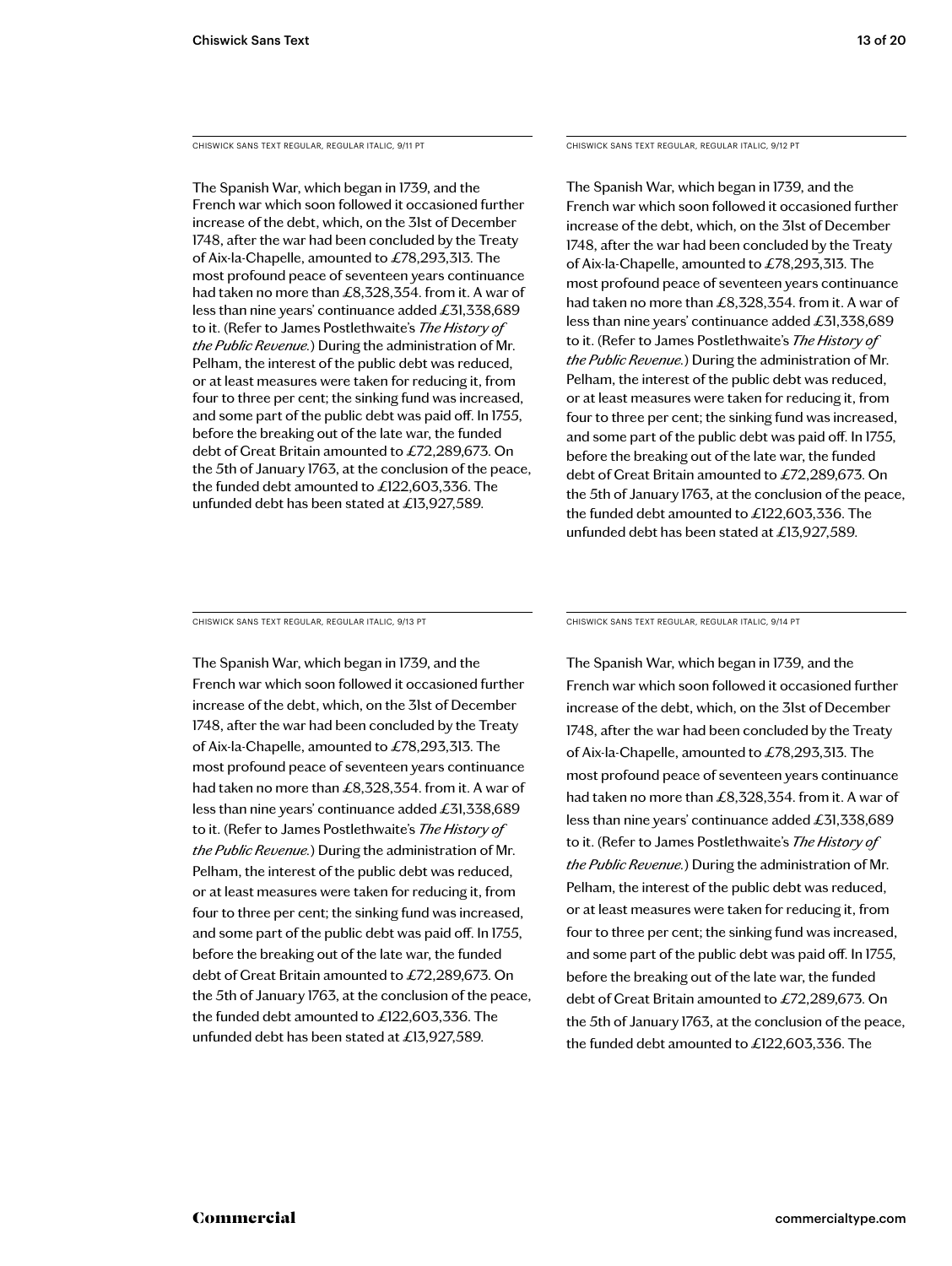ČESKÝ (CZECH) CHISWICK SANS TEXT REGULAR, REGULAR ITALIC, 9/12 PT

Ačkoli klimšova nenapsala knih mnoho, přece zná ji ta naše četbychtivá mládež tuze dobře. Zná ji zejména z knih: Z jara do léta, Kniha báchorek, Paleček a Malenka, Z ráje, Rodinná skřínka a j., a pak z různých časopisů pro mládež, do nichž velice pilně přispívá. Její práce vesměs děti naše rády čítají, poněvadž skutečně vynikají vším, čeho se na dobré četbě žádá. Však Klimšova také pracuje s láskou, pracuje opravdově vážně a nevydá nic na světlo, co by důkladně nepodrobila soudu svému i soudu jiných. A to právě dodává jejím prácem té pravé ceny. Nuže seznammež se se životem této tiché a skromné pracovnice, seznammež se i s jejími pěknými spisy. Klimšova narodila se 7. dne měsíce prosince roku 1851. v Poličce. Otec její byl dosti zámožným a váženým měšťanem, měltě v Poličce dům a byl dlouhá léta členem obecního zastupitelstva, ba i městským radním. *Při domě měli Klimšovi zahrádku.* Něžná matka Bohumilčina milovala totiž velice květiny a při tom lnula také velikou láskou ku zvířatům. Byla dobra, o vše, ale zvláště o děti své starostliva, při tom pilna, šetrna a skoro až příliš skromna. Podobala se, zvláště v pozdějším svém věku, na vlas těm prostosrdečným a

#### DEUTSCH (GERMAN) CHISWICK SANS TEXT REGULAR, REGULAR ITALIC, 9/12 PT

Sehen wir das Gesamtbild unseres heutigen Lebens nur mit unseren Augen an, so können wir die Folgerung ziehen, daß dieses Gebilde einen chaotischen Charakter trägt, und es kann uns nicht wundern, daß diejenigen, welche sich in diesem scheinbaren Chaos unwohl fühlen, der Welt entfliehen oder sich in geistigen Abstraktionen verlieren wollen. Doch jedenfalls muß es uns klar sein, daß diese Flucht vor der Wirklichkeit ein ebenso großer Irrtum ist wie jene Anlehnung an den reinsten Materialismus. Weder die Flucht in das Mittelalter, noch der von verschiedenen Kunsthistorikern empfohlene Wiederaufbau des Olympos kann und die Lösung bringen. Unsere Zeit hat eine andere Mission zu erfüllen als die des Mittelalters und des Hellenismus. *Um die Aufgabe unserer Zeit richtig zu verstehen, ist es notwendig,* daß wir nicht nur mit unseren Augen, sondern vielmehr mit unseren innerlichen Sinnesorganen die Lebensstruktur erfassen. Haben wir einmal die Synthese des Lebens aus der Tiefe unseres Wesens gewonnen und als Inhalt von Kultur und Kunst anerkannt, so wird es uns nicht schwer fallen an Hand von Dokumenten, die uns die Tradition liefert, der Lösung

# DANSK (DANISH) CHISWICK SANS TEXT REGULAR, REGULAR ITALIC, 9/12 PT

Der var en lille havfisk af god familie, navnet husker jeg ikke, det må de lærde sige dig. Den lille fisk havde attenhundrede søskende, alle lige gamle; de kendte ikke deres fader eller moder, de måtte straks skøtte sig selv og svømme om, men det var en stor fornøjelse; vand havde de nok at drikke, hele verdenshavet, føden tænkte de ikke på, den kom nok; hver ville følge sin lyst, hver ville få sin egen historie, ja det tænkte heller ingen af dem på. Solen skinnede ned i vandet, det lyste om dem, det var så klart, det var en verden med de forunderligste skabninger, og nogle så gruelig store, med voldsomme gab, de kunne sluge de attenhundrede søskende, men det tænkte de heller ikke på, for ingen af dem var endnu blevet slugt. *De små svømmede sammen, tæt op til hverandre,* som sildene og makrellerne svømmer; men som de allerbedst svømmede i vandet og tænkte på ingenting, sank, med forfærdelig lyd, ovenfra, midt ned imellem dem, en lang, tung ting, der slet ikke ville holde op; længere og længere strakte den sig, og hver af småfiskene, som den ramte, blev kvast eller fik et knæk, som de ikke kunne forvinde. Alle småfisk, de store med, lige oppe fra havets flade og

#### ESPAÑOL (SPANISH) CHISWICK SANS TEXT REGULAR, REGULAR ITALIC, 9/12 PT

En esta conferencia no pretendo, como en anteriores, definir, sino subrayar; no quiero dibujar, sino sugerir. Animar, en su exacto sentido. Herir pájaros soñolientos. Donde haya un rincón oscuro, poner un reflejo de nube alargada y regalar unos cuantos espejos de bolsillo a las señoras que asisten. He querido bajar a la ribera de los juncos. Por debajo de las tejas amarillas. A la salida de las aldeas, donde el tigre se come a los niños. Estoy en este momento lejos del poeta que mira el reloj, lejos del poeta que lucha con la estatua, que lucha con el sueño, que lucha con la anatomía; he huido de todos mis amigos y me voy con aquel muchacho que se come la fruta verde y mira cómo las hormigas devoran al pájaro aplastado por el automóvil. *Por las calles más puras del pueblo me encontraréis;* por el aire viajero y la luz tendida de las melodías que Rodrigo Caro llamó "reverendas madres de todos los cantares". Por todos los sitios donde se abre la tierna orejita rosa del niño o la blanca orejita de la niña que espera, llena de miedo, el alfiler que abra el agujero para la arracada. En todos los paseos que yo he dado por España, un poco cansado de catedrales, de pie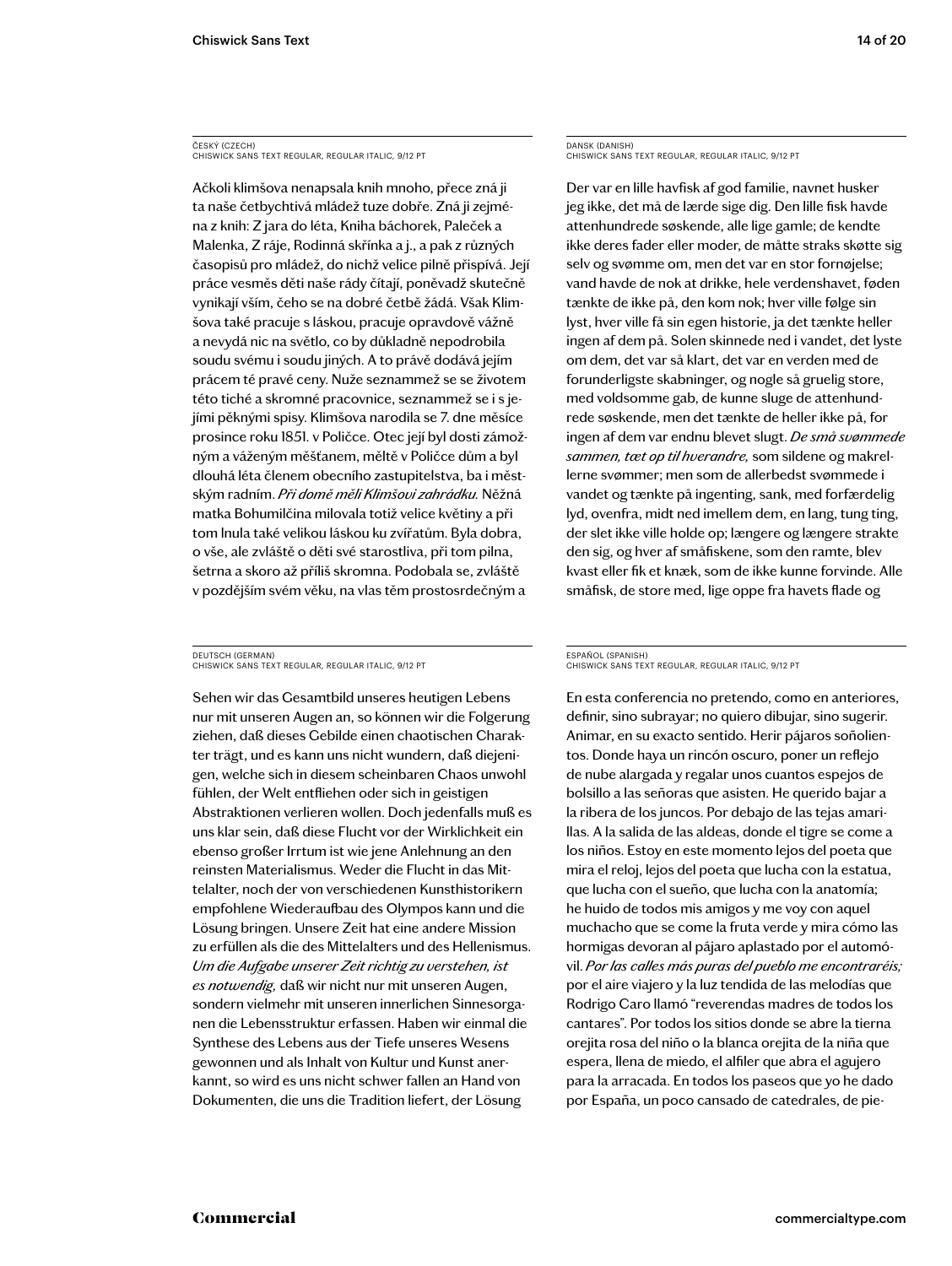FRANÇAIS (FRENCH) CHISWICK SANS TEXT REGULAR, REGULAR ITALIC, 9/12 PT

Dada a son origine dans le dictionnaire. C'est terriblement simple. En français cela signifie «cheval de bois». En allemand «va te faire, au revoir, à la prochaine». En roumain «oui en effet, vous avez raison, c'est ça, d'accord, vraiment, on s'en occupe», etc. C'est un mot international. Seulement un mot et ce mot comme mouvement. Très facile à comprendre. Lorsqu'on en fait une tendance artistique, cela revient à vouloir supprimer les complications. *Psychologie Dada.* Allemagne Dada y compris indigestions et crampes brouillardeuses, littérature Dada, bourgeoisie Dada et vous, très vénérés poètes, vous qui avez toujours fait de la poésie avec des mots, mais qui n'en faites jamais du mot lui-même, vous qui tournez autour d'un simple point en poétisant. Guerre mondiale Dada et pas de fin, révolution Dada et pas de commencement. Dada, amis et soi-disant poètes, très estimés fabricateurs et évangélistes Dada Tzara, Dada Huelsenbeck, Dada m'dada, Dada m'dada, Dada mhm, dada dera dada, Dada Hue, Dada Tza. Comment obtenir la béatitude ? En disant Dada. Comment devenir célèbre? En disant Dada. D'un geste noble et avec des manières raffinées.

MAGYAR (HUNGARIAN) CHISWICK SANS TEXT REGULAR, REGULAR ITALIC, 9/12 PT

Hajnali két órakor a segédtiszt belépett a tábornok szobájába és jelentette, hogy a járőrök elindultak a hodricsi úton. Az asztalra állított petróleumlámpa körül szétteregetett tereprajzok és jelentések hevertek, rajtuk keresztbe dobva egy ezüstgombos lovaglópálca. A tábornok a szoba közepén állt és hideg arccal hallgatta a segédtiszt szavait. Kurtára nyírt szakála rőtesen csillogott a lámpafényben. *Aranykeretes szemüvege mögül jeges nyugalommal csillámlottak elő kék szemei.* Csupa energia volt ez a hat láb magas, karcsú ember, aki egy hónap előtt vette át a feldunai hadtest parancsnokságát. De most mégis, mintha valami fáradtságot vagy inkább fásultságot árultak volna el mozdulatai. Némán bólintott s mikor a segédtiszt mögött becsukódott az ajtó, kimerülten dobta magát a kopott díványra. Két nap óta mindig talpon volt s egyik izgalom a másik után érte. A Szélakna irányában fekvő főcsapat felé haladó ellenség már egy napi előnyt nyert a Zsarnócra kirendelt zászlóalj parancsnokának ügyetlensége folytán. Első felindulásában maga vette át a zászlóalj vezényletét s negyvennyolc óra óta egy percre le nem hunyta a szemét. Izgatta az is, hogy esetleg elvágják

ITALIANO (ITALIAN) CHISWICK SANS TEXT REGULAR, REGULAR ITALIC, 9/12 PT

Dapprima, ripetendendo l'errore commesso in gioventù, scrisse di animali che conosceva poco, e le sue favole risonarono di ruggiti e barriti. Poi si fece più umano, se così si può dire, scrivendo degli animali che credeva di conoscere. Così la mosca gli regalò una gran quantità di favole dimostrandosi un animale più utile di quanto si creda. In una di quelle favole ammirava la velocità del dittero, velocità sprecata perchè non gli serviva nè a raggiungere la preda nè a garantire la sua incolumità. Qui faceva la morale una testuggine. Un'altra favola esaltava la mosca che distruggeva le cose sozze da essa tanto amate. Una terza si meravigliava che la mosca, l'animale più ricco d'occhi, veda tanto imperfettamente. Infine una raccontava di un uomo che, dopo di aver schiacciato una mosca noiosa, le gridò: "Ti ho beneficata; ecco che non sei più una mosca". Con tale sistema *era facile di avere ogni giorno* la favola pronta col caffè del mattino. Doveva venire la guerra ad insegnargli che la favola poteva divenire un'espressione del proprio animo, il quale così inseriva la mummietta nella macchina della vita, quale un suo organo. Ed ecco come avvenne. Allo scoppio della

#### POLSKI (POLISH) CHISWICK SANS TEXT REGULAR, REGULAR ITALIC, 9/12 PT

Od wczoraj jakiś niepokój panuje w uliczce. Stary Mendel dziwi się i częściej niż zwykle nakłada krótką łajkę patrząc w okno. Tych ludzi nie widział on tu jeszcze. Gdzie idą? Po co przystają z robotnikami, śpieszącymi do kopania fundamentów pod nowy dom niciarza Greulicha? Skąd się tu wzięły te obszarpane wyrostki? Dlaczego patrzą tak po sieniach? Skąd mają pieniądze, że idą w pięciu do szynku? Stary Mendel kręci głową, smokcząc mały, silnie wygięty wiśniowy cybuszek. *On zna tak dobrze tę uliczkę cichą. Jej fizjonomię, jej ruch.* jej głosy, jej tętno. Wie, kiedy zza którego węgła wyjrzy w dzień pogodny słońce; ile dzieci przebiegnie rankiem, drepcąc do ochronki, do szkoły; ile zwiędłych dziewcząt w ciemnych chustkach, z małymi blaszeczkami w ręku przejdzie po trzy, po cztery, do fabryki cygar na robotę; ile kobiet przystanie z koszami na starym, wytartym chodniku, pokazując sobie zakupione jarzyny, skarżąc się na drogość jaj, mięsa i masła; ilu wyrobników przecłapie środkiem bruku, ciężkim chodem nóg obutych w trepy, niosąc pod pachą węzełki, a w ręku cebrzyki, kielnie, liny. siekiery, piły. Ba, on i to nawet wie może. ile wróbli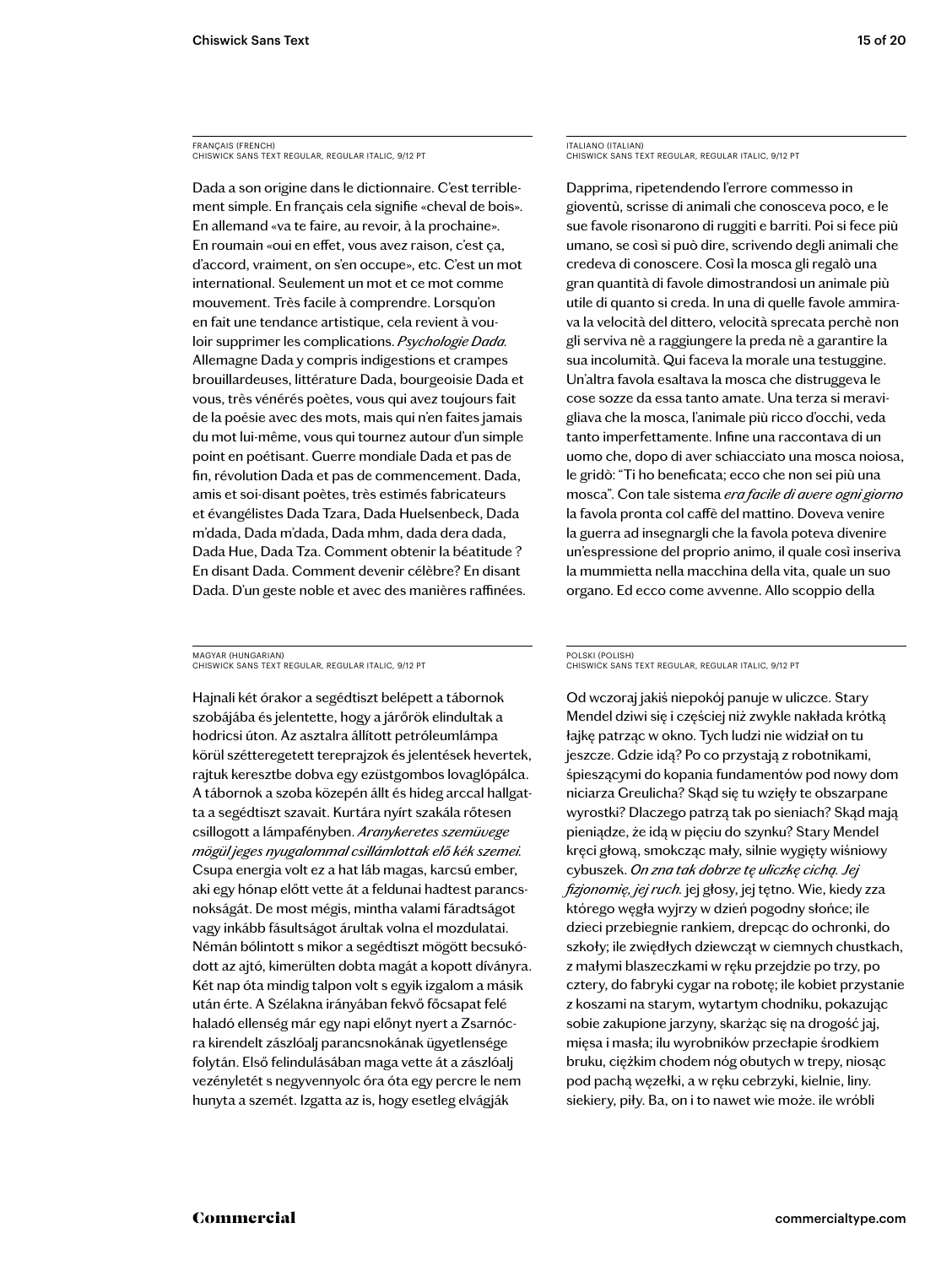# PORTUGUÊS (PORTUGUESE) CHISWICK SANS TEXT REGULAR, REGULAR ITALIC, 9/12 PT

D. Benedita levantou-se, no dia seguinte, com a idéia de escrever uma carta ao marido, uma longa carta em que lhe narrasse a festa da véspera, nomeasse os convivas e os pratos, descrevesse a recepção noturna, e, principalmente, desse notícia das novas relações com D. Maria dos Anjos. A mala fechava-se às duas horas da tarde, D. Benedita acordara às nove, e, não morando longe (morava no *Campo da Aclamação*), um escravo levaria a carta ao correio muito a tempo. Demais, chovia; D. Benedita arredou a cortina da janela, deu com os vidros molhados; era uma chuvinha teimosa, o céu estava todo brochado de uma cor pardo-escura, malhada de grossas nuvens negras. Ao longe, viu flutuar e voar o pano que cobria o balaio que uma preta levava à cabeça: concluiu que ventava. Magnífico dia para não sair, e, portanto, escrever uma carta, duas cartas, todas as cartas de uma esposa ao marido ausente. Ninguém viria tentá-la. Enquanto ela compõe os babadinhos e rendas do roupão branco, um roupão de cambraia que o desembargador lhe dera em 1862, no mesmo dia aniversário, 19 de setembro, convido a leitora a observar-lhe as feições. Vê que não lhe dou

#### SVENSKA (SWEDISH) CHISWICK SANS TEXT REGULAR, REGULAR ITALIC, 9/12 PT

Klockan var mellan åtta och nio den vackra majmorgonen, då Arvid Falk efter scenen hos brodern vandrade gatorna framåt, missnöjd med sig själv, missnöjd med brodern och missnöjd med det hela. Han önskade att det vore mulet och att han hade dåligt sällskap. Att han var en skurk, det trodde han icke fullt på, men han var icke nöjd med sig själv, han var så van att ställa höga fordringar på sig, och han var inlärd att i brodern se ett slags styvfar, för vilken han hyste stor aktning, nästan vördnad. Men även andra tankar döko upp och gjorde honom bekymrad. Han var utan pengar och utan sysselsättning. Detta senare var kanske det värsta ty sysslolösheten var honom en svår fiende, begåvad med en aldrig vilande fantasi som han var. *Under ganska obehagliga funderingar hade han kommit ner på Lilla Trädgårdsgatan;* han följde vänstra trottoaren utanför Dramatiska Teatern och befann sig snart inne på Norrlandsgatan; han vandrade utan mål och gick rätt fram; snart började stenläggningen bli ojämn, träkåkar efterträdde stenhusen, illa klädda människor kastade misstänksamma blickar på den snyggt klädde personen som så tidigt besökte deras kvarter och utsvultna

# SUOMI (FINNISH) CHISWICK SANS TEXT REGULAR, REGULAR ITALIC, 9/12 PT

He olivat ystäviä ystävyydessä, joka oli läheisempää kuin veljeys. Nello oli pieni Ardennelainen — Patras suuri Flamandilainen. He olivat saman ikäisiä vuosilla mitattuna, mutta kuitenkin toinen oli vielä nuori, toinen oli jo vanha. He olivat asuneet yhdessä koko ikänsä; molemmat he olivat orpoja ja kurjia sekä saivat leipänsä samasta kädestä. Se oli ollut heidän siteensä alku, heidän ensimmäinen sympatian säikeensä; se oli vahvistunut päivä päivältä ja kasvanut heidän mukanaan kiinteänä ja erottamattomana niin, että he alkoivat rakastaa toisiansa erittäin paljon. Heidän kotinsa oli pieni mökki pienen *Flamandilaisen kylän reunalla*, peninkulman päässä Antverpenistä. Kylä sijaitsi leveiden laidunkaistaleiden ja viljavainioiden välissä, ja sen läpi virtaavan suuren kanavan reunamilla kasvoi pitkät rivit tuulessa taipuvia poppeleita ja tervaleppiä. Siinä oli parikymmentä maatilaa ja taloa, joiden ikkunaluukut olivat kirkkaan vihreät tai taivaansiniset ja katot ruusunpunaiset tai mustavalkoiset sekä seinät niin valkoisiksi maalatut, että ne loistivat auringossa kuin puhdas lumi. Kylän keskustassa oli tuulimylly pienellä sammalta kasvavalla rinteellä, se oli maamerkkinä kai-

#### TÜRKÇE (TURKISH) CHISWICK SANS TEXT REGULAR, REGULAR ITALIC, 9/12 PT

Sadık genç, araladığı kapıyı çekince, yine birden kararan sanduka sükunu içinde, İskender Paşa, galeyansız ibadetine başlardı. Artık dünyaya dair hiçbir ümidi kalmamıştı. İstediği yalnız bir iman selametiydi. Vâkıa korkak bir adam değildi. Ama, muhakkak bir ölümü her gün, her saat, her dakika, hatta her saniye beklemek… Onun cesaretini kırmış, sinirlerini zayıflatmıştı. Evet, ya kafası kesilecek, ya boğulacaktı! Düşündükçe, ensesinde soğuk bir satırın sarih temasını duyar gibi oluyordu. Bu sarih temas silinirken karşısına kendi boğuk hayali gelirdi; gözleri patlamış, kavuğu bir tarafa yuvarlanmış, boynu yağlı bir kement ile sıkılmış, ayağından pabuçları çıkmış, ipek kuşağı çözülmüş, karanlık, köpüklü ağzından siyah dili sarkmış bir naaş… İskender Paşa'nın yerde sürünen ölüsü! *Titrer, gözlerini oğuşturur, yine salât-ü selamlarını çekmeye başlardı.* Yakın akıbetinin bu uzvî hatırası o kadar bariz, o kadar kuvvetliydi ki… Çocukluğunun saf muhayyilesini süsleyen cennet bahçelerini, hûri, gılman alaylarını, Tûba ağacını, Sırat köprüsünü şimdi düşünemiyordu bile… Zihni durmuştu. Sinirleri, beyni pek yorgundu. Yemek yiyemiyordu. Boğazına kurşundan bir yumruk tıkanmıştı. Yalnız ara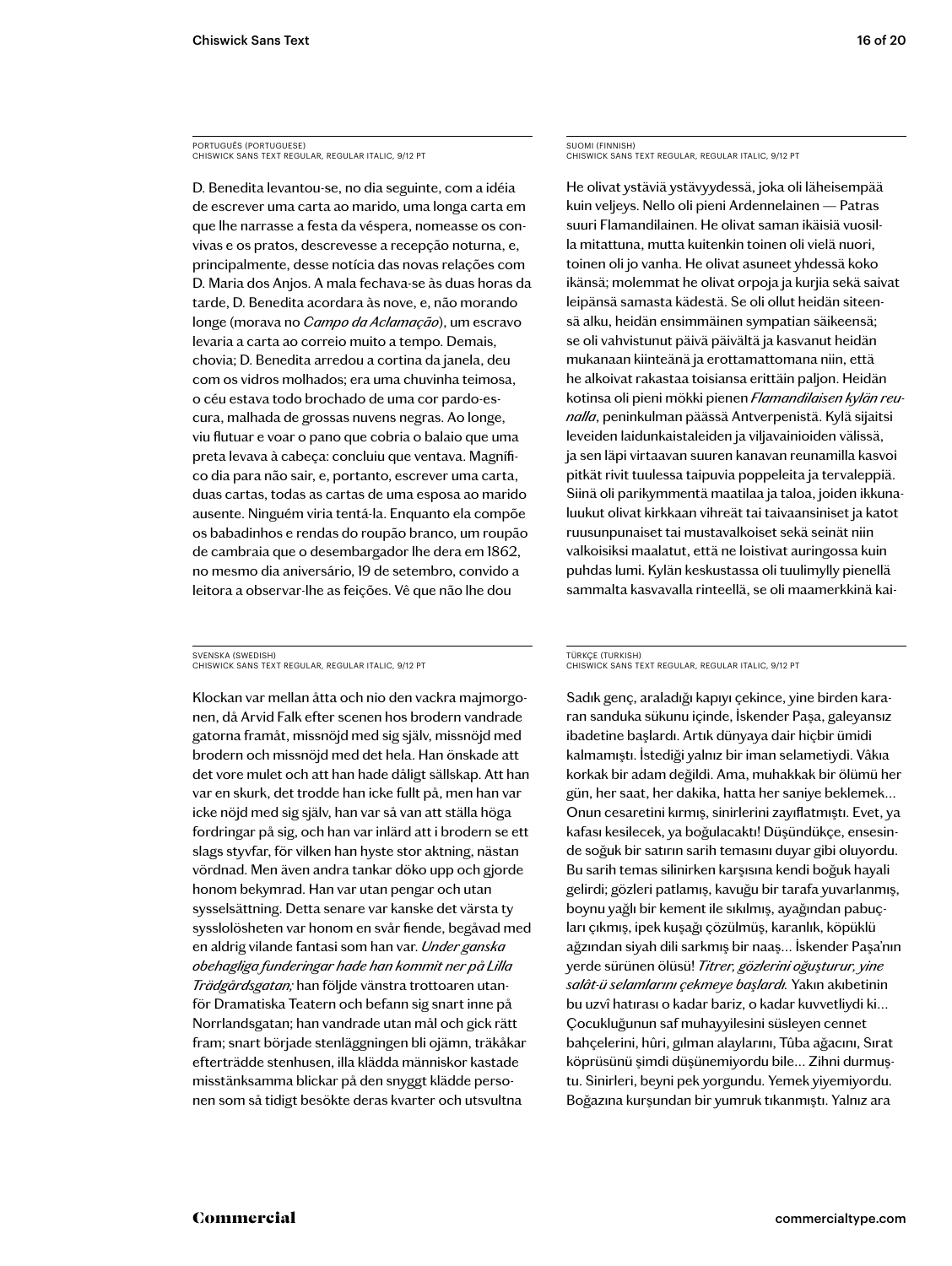| <b>UPPERCASE</b>                               | ABCDEFGHIJKLMNOPQRSTUVWXYZ                                                                                                    |  |  |  |  |
|------------------------------------------------|-------------------------------------------------------------------------------------------------------------------------------|--|--|--|--|
| LOWERCASE                                      | abcdefghijklmnopqrstuvwxyz                                                                                                    |  |  |  |  |
| STANDARD PUNCTUATION                           | !¿?.,:;-—()[]{}/ \&@*""'` <sub>`</sub> "«» <sub>'</sub> >> \$∙¶†‡©®™                                                          |  |  |  |  |
| ALL CAP PUNCTUATION                            | $i\dot{\ell}$ ---- () [ ] { } / $\log$ ( $\infty$ )                                                                           |  |  |  |  |
| LIGATURES                                      | fb ff fh fi fj fk fl ffb ffh ffi ffj ffk ffl                                                                                  |  |  |  |  |
| PROPORTIONAL LINING<br>default figures         | $$£EY1234567890$ ¢f%‰ <sup>ao</sup> #°<+=-x÷>'"                                                                               |  |  |  |  |
| PREBUILT FRACTIONS                             | $\frac{1}{2}$ $\frac{1}{3}$ $\frac{2}{3}$ $\frac{1}{4}$ $\frac{3}{4}$ $\frac{1}{8}$ $\frac{3}{8}$ $\frac{5}{8}$ $\frac{7}{8}$ |  |  |  |  |
| <b>NUMERATORS &amp;</b><br><b>DENOMINATORS</b> | $H^{1234567890}/_{1234567890}$                                                                                                |  |  |  |  |
| <b>SUPERSCRIPT &amp;</b><br><b>SUBSCRIPT</b>   | $H$ 1234567890 $H$ <sub>1234567890</sub>                                                                                      |  |  |  |  |
| STYLISTIC ALTERNATES                           | K gk fk ffk $18\frac{11}{2} \frac{11}{3} \frac{1}{4}$ H <sup>1</sup> H <sub>1</sub> H ⁄ <sub>1</sub> & Ķ ĝğġģķ                |  |  |  |  |
| ACCENTED UPPERCASE                             | ÁÂÀÄÅÃĂĀĄÅÆÆÇĆČĈĊĎĐÉÊÈËĔĒĘČĈÇĊĦ<br>ĤIÍÎĬĬIĨĬIĴ <sub>I</sub> ĶŁĹĽĻĿÑŃŇŅ'nŊÓÔŎÖŐŐŌØĆŒŔŘ<br>ŖŠŚŞŜŞÞŤŢŦÚÛÙÜŬŰŨŲŮŨŴŴŴŴÝŶŶŸIJŽŹŻ    |  |  |  |  |
| ACCENTED LOWER CASE                            | áâàäåãăāaåææçćčĉċďđðéêèëĕėēęğĝģġħhıíîìïiijĩĭi<br>ĵıķłĺľļŀñńňņ'nŋóôòöõőōøǿœŕřŗßšśşŝşþťṭŧúûùüŭűū<br><b>yůũẃŵẁẅýŷỳÿijžźż</b>     |  |  |  |  |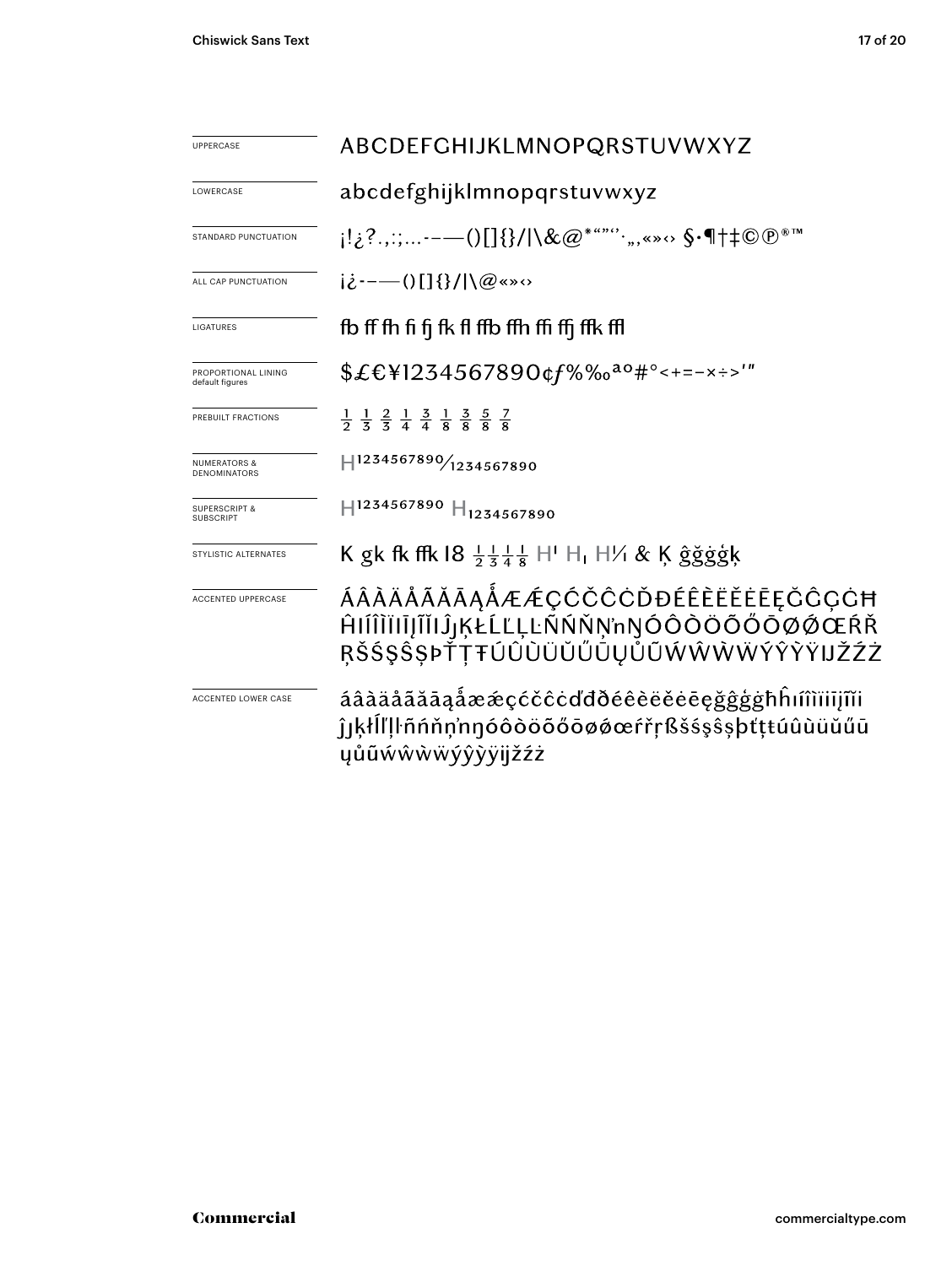| <b>UPPERCASE</b>                               | ABCDEFCHIJKLMNOPQRSTUVWXYZ                                                                                                           |  |  |  |  |  |
|------------------------------------------------|--------------------------------------------------------------------------------------------------------------------------------------|--|--|--|--|--|
| LOWERCASE                                      | abcdefghijklmnopqrstuvwxyz                                                                                                           |  |  |  |  |  |
| STANDARD PUNCTUATION                           | <i>;!¿?.,:;-—()[]{}/</i>  \&@* <sup>***</sup> '*,,«»∞ \$•¶†‡©®™                                                                      |  |  |  |  |  |
| ALL CAP PUNCTUATION                            | $i\dot{z}$ --- ()[1{}/ \@«»0                                                                                                         |  |  |  |  |  |
| LIGATURES                                      | fo ff fh fi fi fk fl ffo ffh ffi ffi ffk ffl                                                                                         |  |  |  |  |  |
| PROPORTIONAL LINING<br>default figures         | \$£€¥1234567890¢f%‰ <sup>ao</sup> #°<+=-×÷>'"                                                                                        |  |  |  |  |  |
| PREBUILT FRACTIONS                             | $\frac{1}{2}$ $\frac{1}{3}$ $\frac{2}{3}$ $\frac{1}{4}$ $\frac{3}{4}$ $\frac{1}{8}$ $\frac{3}{8}$ $\frac{5}{8}$ $\frac{7}{8}$        |  |  |  |  |  |
| <b>NUMERATORS &amp;</b><br><b>DENOMINATORS</b> | $H^{1234567890}$ 1234567890                                                                                                          |  |  |  |  |  |
| <b>SUPERSCRIPT &amp;</b><br><b>SUBSCRIPT</b>   | H <sub>1234567890</sub> H <sub>1234567890</sub>                                                                                      |  |  |  |  |  |
| STYLISTIC ALTERNATES                           | K gggjkkvwxyz fk fk ffk ffk I8 $\frac{1}{2}$ $\frac{1}{3}$ $\frac{1}{4}$ $\frac{1}{8}$ H' H, H'/i<br>K ĝğġģĝğġģĝğġĝjĵķķŋŵŵŵŵýÿŷỳźżžź |  |  |  |  |  |
| <b>ACCENTED UPPERCASE</b>                      | ÁÂÀÄÅÃĂĀĄÅÆÆÇĆČĈÒĐÉÊÈËĔĔĘŎĈÇĊĦ<br>ĤŀĺÎÌĬIĮĨĬIJŖŁĹĽĻĿÑŃŇŅŊÓÔŎŎŐŐŌØŐŒŔŘŖŠ<br>ŚŞŜŞÞŤŢŦÚÛÙÜŬŰŰŪŲŮŨŴŴŴŴŶŶŶŸIJŽŹŻ                          |  |  |  |  |  |
| ACCENTED LOWER CASE                            | áâàäåãããąåææçćčĉcďđðéêèëĕēegğĝģġħĥıíîìiiijĩĭi<br>ĵıkłĺľlŀñńňn'nnóôòöõőōøǿœŕřṛßšśşŝşþťţŧúûùüŭűū<br><i>yůũώŵẁẅýŷỳÿjjžźż</i>            |  |  |  |  |  |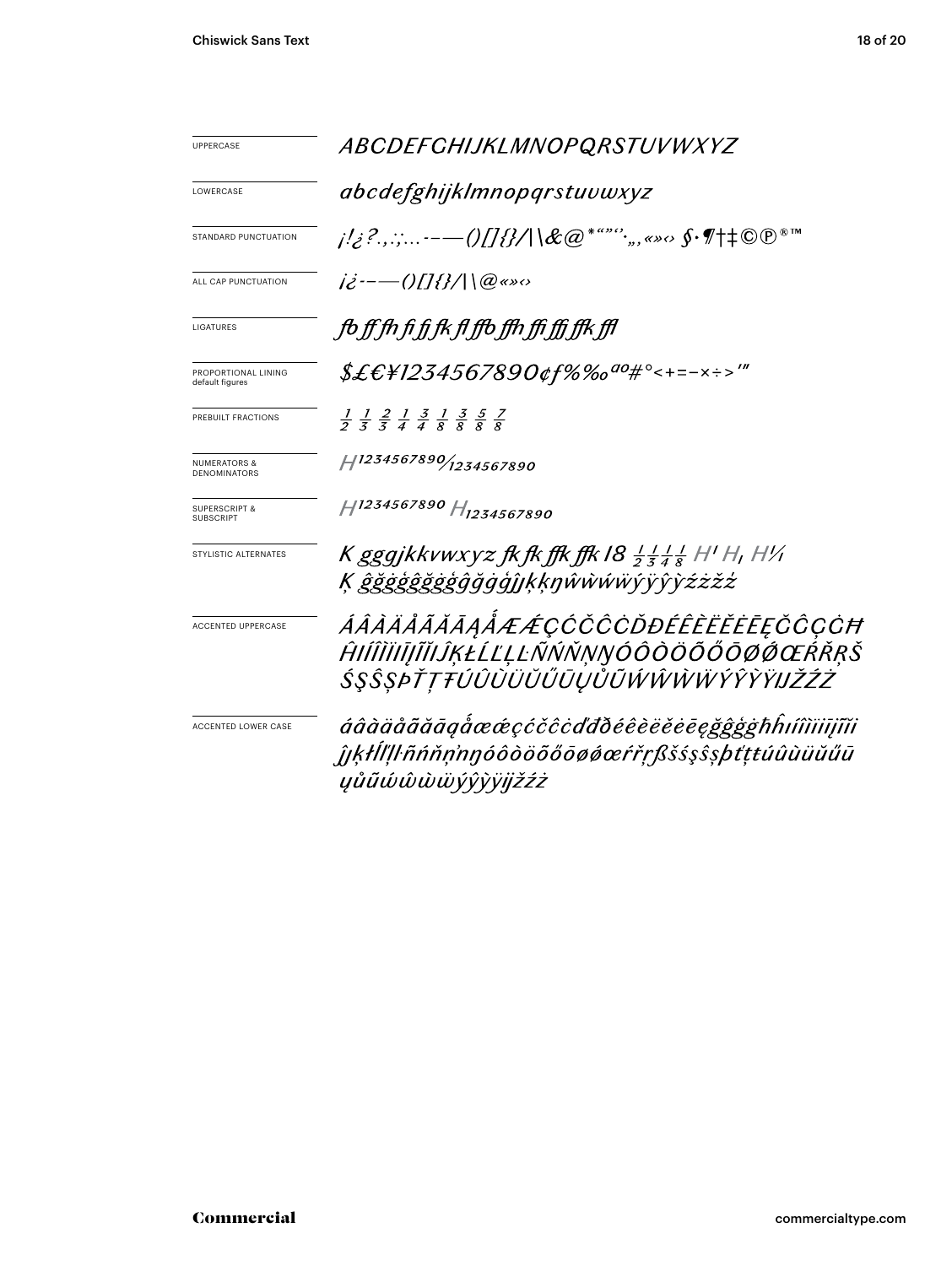| <b>OPENTYPE FEATURES</b><br>FAMILY WIDE               | <b>DEACTIVATED</b> |                                     | <b>ACTIVATED</b><br>BELTS & ISOCKSI @ £9.70                                                                                    |                                      |  |
|-------------------------------------------------------|--------------------|-------------------------------------|--------------------------------------------------------------------------------------------------------------------------------|--------------------------------------|--|
| ALL CAPS<br>opens up spacing, moves<br>punctuation up |                    | Belts & [Socks] @ £9.70             |                                                                                                                                |                                      |  |
| PROPORTIONAL LINING<br>default figures                | March:<br>April:   | \$32,460 €11,895<br>¥70,031 £97,215 | March:<br>April:                                                                                                               | $$32,460$ €ll,895<br>¥70,031 £97,215 |  |
| PREBUILT FRACTIONS                                    |                    | 2 1/2 1/3 2/3 1/4 3/4 3/8           | $2\frac{1}{2}$ $\frac{1}{3}$ $\frac{2}{4}$ $\frac{1}{4}$ $\frac{3}{8}$ $\frac{1}{8}$ $\frac{3}{8}$ $\frac{5}{8}$ $\frac{7}{8}$ |                                      |  |
| ARBITRARY FRACTIONS<br>ignores numeric date format    |                    | 21/03/15 and 2 9/118 46/923         | $21/03/15$ and $2\%$ <sub>118</sub> 46/ <sub>923</sub>                                                                         |                                      |  |
| DENOMINATOR<br>for making arbitrary fractions         |                    | 0123456789 0123456789               | O123456789 0123456789                                                                                                          |                                      |  |
| NUMERATOR<br>for making arbitrary fractions           |                    | 0123456789 0123456789               | 0123456789 0123456789                                                                                                          |                                      |  |
| SUPERSCRIPT/SUPERIOR                                  |                    | $x158 + y23 \times z18 - a4260$     | $x^{158} + y^{23} \times z^{18} - a^{4260}$                                                                                    |                                      |  |
| SUBSCRIPT/INFERIOR                                    |                    | $x158 \div y23 \times z18 - a4260$  | $X_{158} \div Y_{23} \times Z_{18} - A_{4260}$                                                                                 |                                      |  |
| LANGUAGE FEATURE<br>Polski (Polish) kreska accent     |                    | ZRODŁA Slady możliwość              | ŹRÓDŁA Ślady możliwość                                                                                                         |                                      |  |
| <b>LANGUAGE FEATURE</b><br>Română ș accent            |                    | FAIMOȘI conștiința artiști          | FAIMOȘI conștiința artiști                                                                                                     |                                      |  |
| <b>OPENTYPE FEATURES</b><br><b>ROMAN &amp; ITALIC</b> | <b>DEACTIVATED</b> |                                     |                                                                                                                                | <b>ACTIVATED</b>                     |  |
| STYLISTIC SET 01<br>alternate g                       |                    | New granite <i>chopping blocks</i>  | New granite <i>chopping blocks</i>                                                                                             |                                      |  |
| STYLISTIC SET 05<br>alternate K k                     |                    | Knavishly skewed the Kinfolk        | Knavishly skewed the Kinfolk                                                                                                   |                                      |  |

STYLISTIC SET 10

STYLISTIC SET 13<br>alternate &

STYLISTIC ALTERNATES Illustrator/Photoshop

#### **OPENTYPE FEATURES** ITALIC

STYLISTIC SET 06 alternate j k x y z

STYLISTIC SET 07<br>alternate v w

STYLISTIC SET 09 alternate g (single story)

STYLISTIC ALTERNATES Illustrator/Photoshop

**DEACTIVATED**

**DEACTIVATED**

alternate v w *No western winds on arrival No western winds on arrival Unwittingly granting legality Karaoke legacy mix realized Karaoke legacy mix realized*

**ACTIVATED**

Nearly 18,000 new varieties Nearly 18,000 new varieties

Kitchen backsplash planning Kitchen backsplash planning

# **ACTIVATED**

*Amazingly relaxed lake jaunt Amazingly relaxed lake jaunt Unwittingly granting legality*

#### **OPENTYPE FEATURES**  $rac{O}{RC}$

alternate 1 8

# **OPENTYPE FEATURES** ROMAN

Latest food  $&$  beverage idea Latest food  $&$  beverage idea